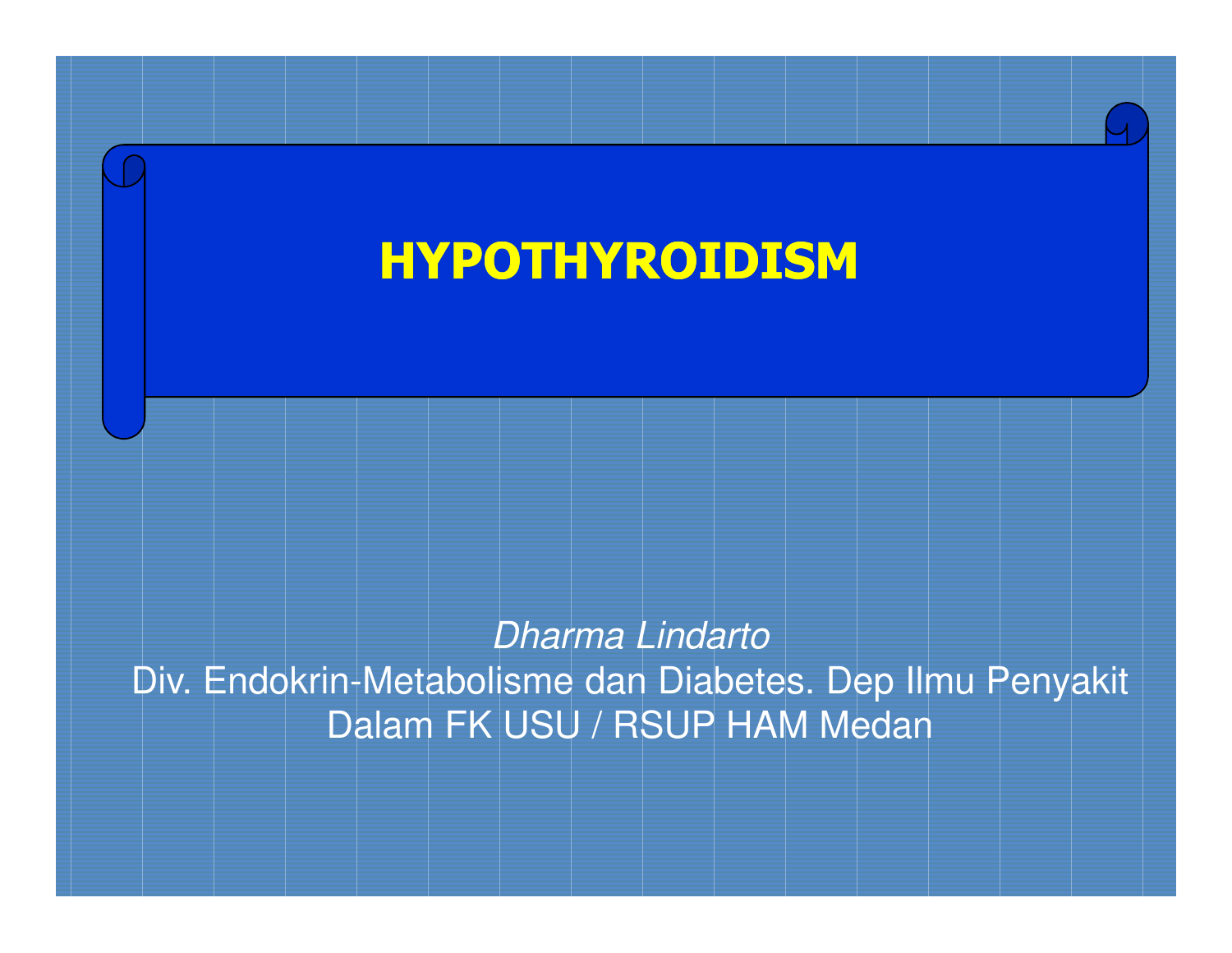#### Hypothyroidism

#### Deficiency in production and secretion of T4 and T3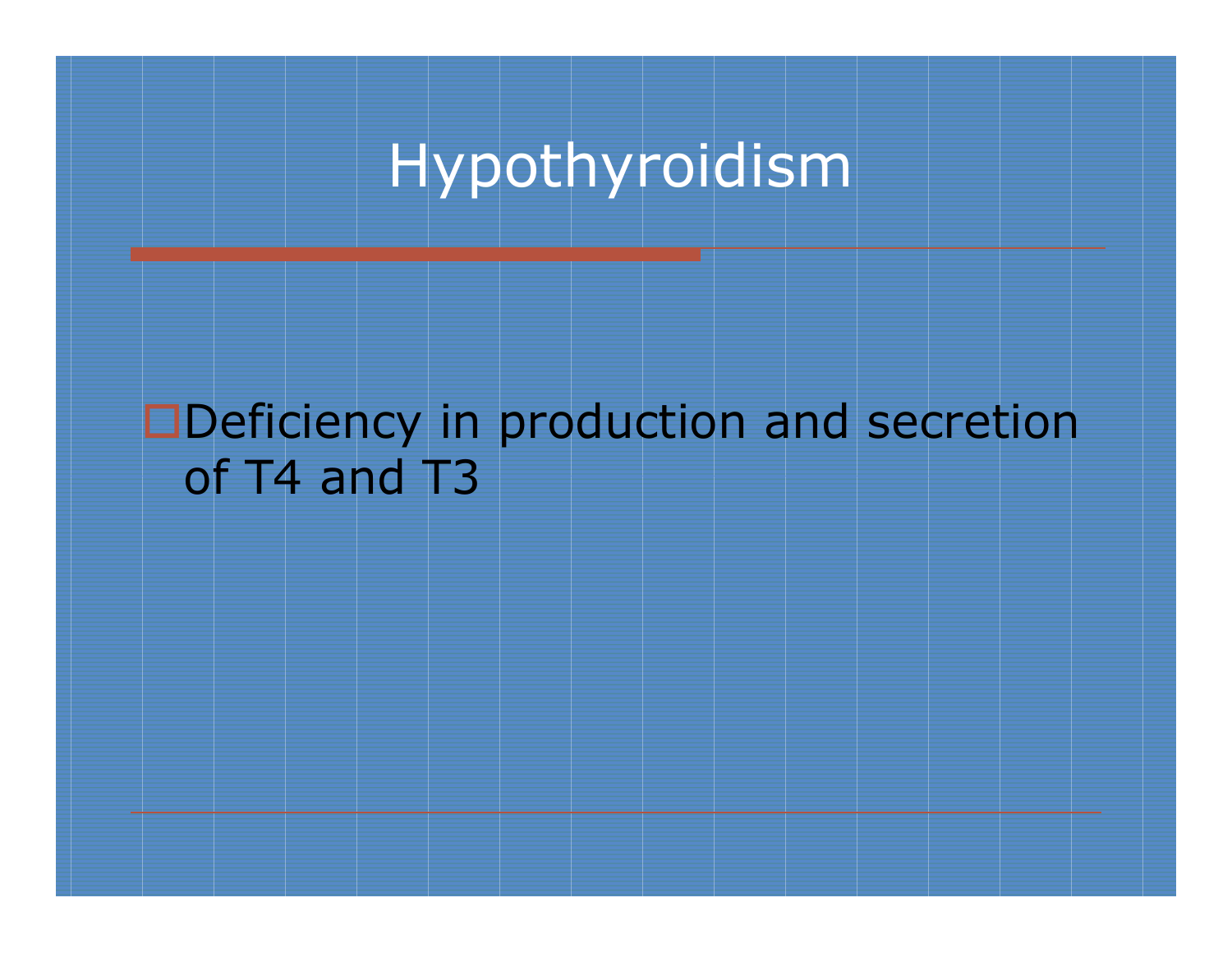## Prevalence of Hypothyroidism

- □ Prevalence is 14/1000 females and 1/1000 males.
- D Other autoimmune diseases.
- □ Family history of autoimmune diseases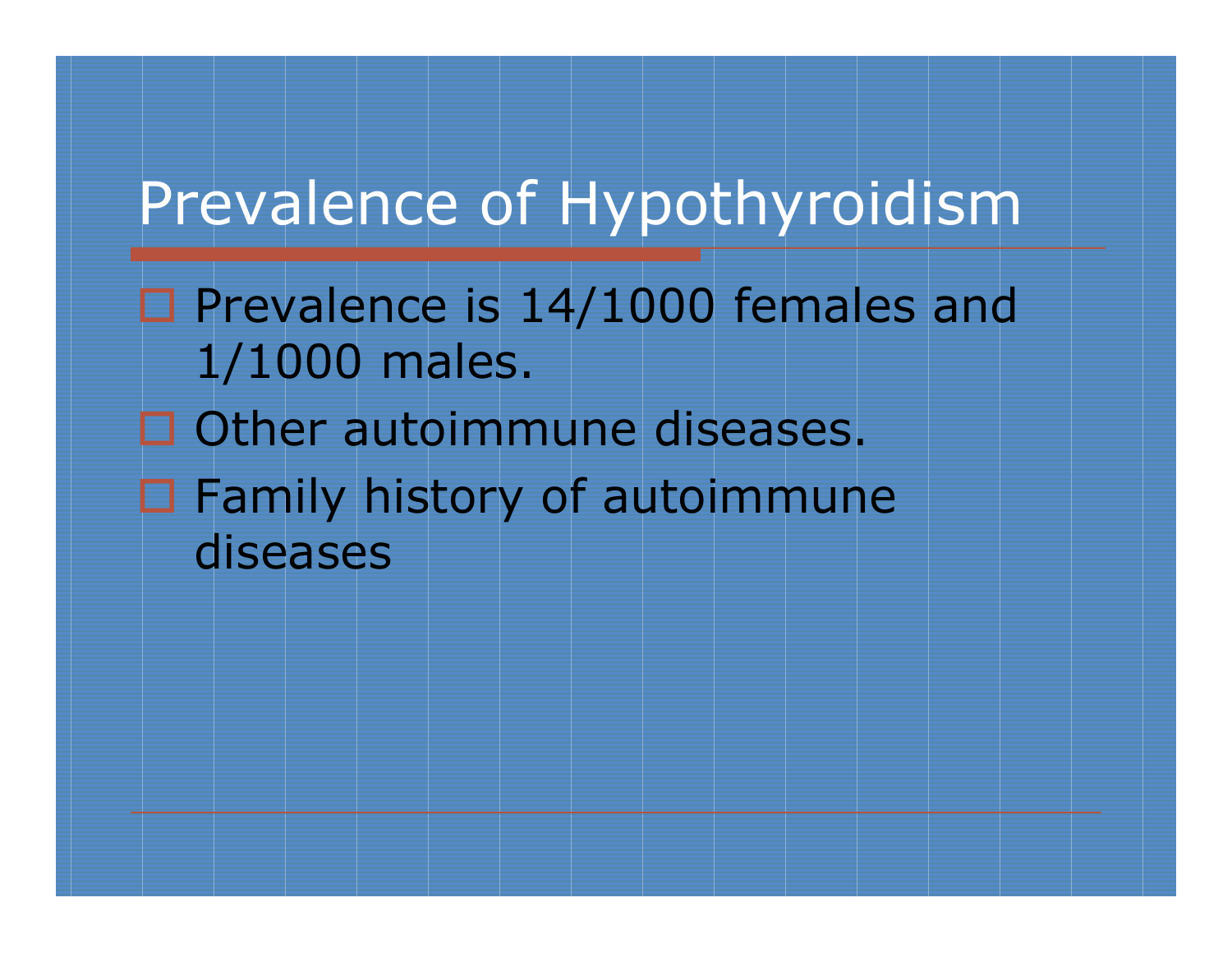#### KILPATRIK GRADING OF GOITRE

□ Grade 0: Not visible neck extended & Not palpable□ Grade 1: Not visible, but palpable  $\Box$  Grade 2: Visible only when neck is extended & on swallowing,□ Grade 3: Visible in all positions □ Grade 4: Large goiter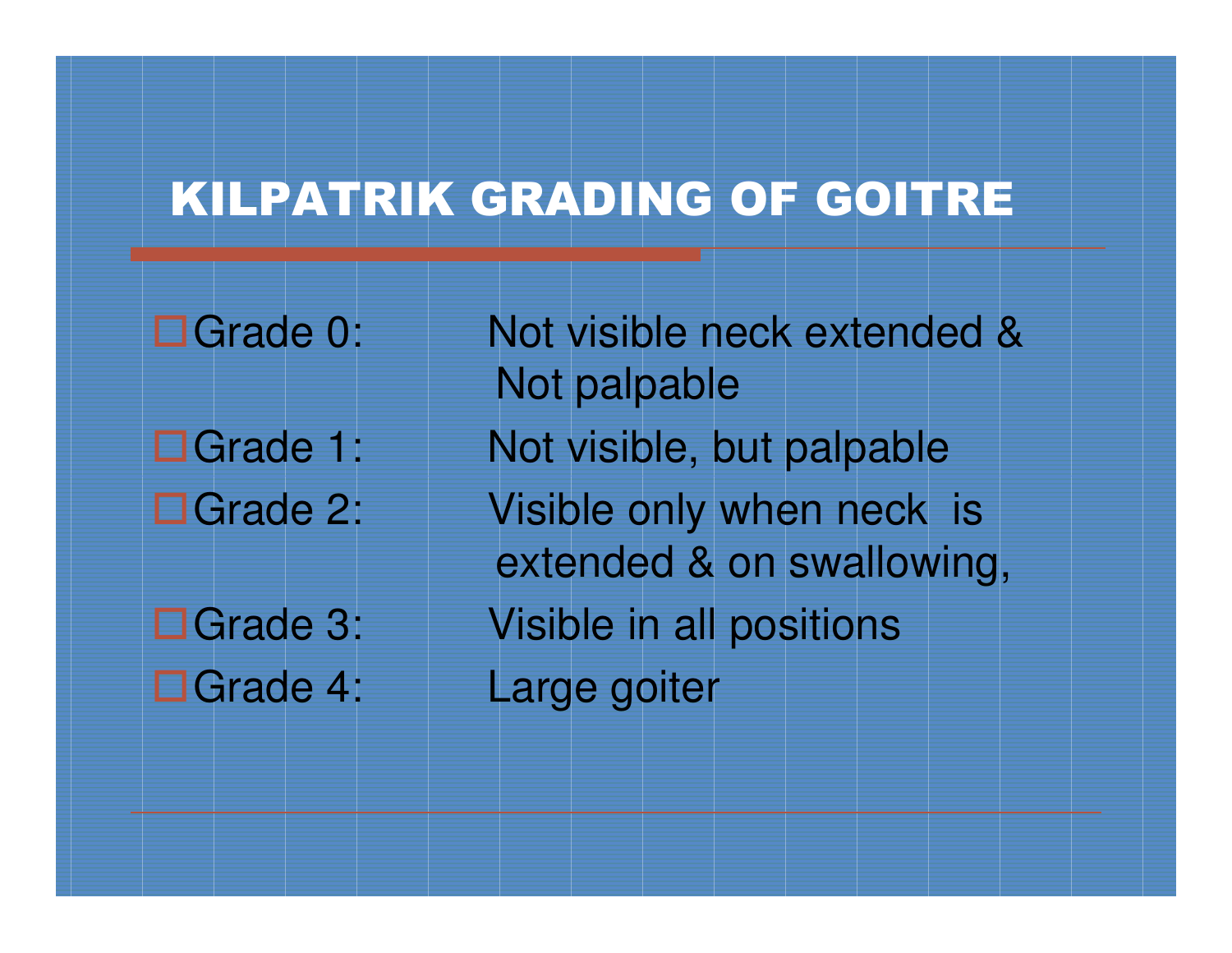#### Causes Primary hypothyroidism-

- □ Autoimmune thyroiditis (Hashimoto's)
- **□ Radioactive iodine**<br>□ Rest th*u*seidestem
- D Post thyroidectomy
- Anti -thyroid drugs (CMZ PTU)
- Lithium Amioderone
- □ Iodine deficiency<br>□ Cubasute thweid
- □ Subacute thyroiditis<br>□ Infiltrative disease
- □ Infiltrative disease
- Agenesis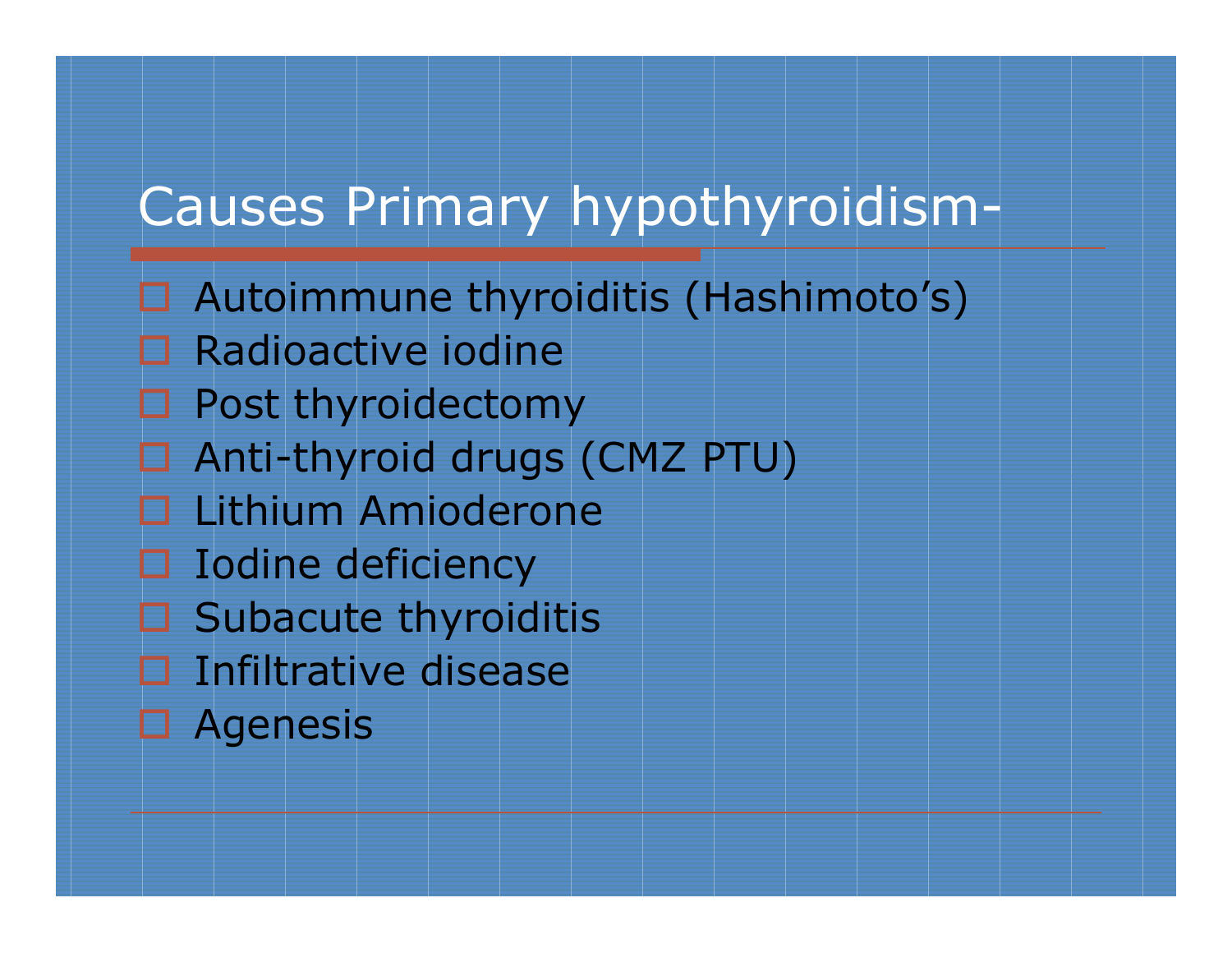#### Secondary hypothyroidism-causes

□ Hypothalamic disease  $\square$  Pituitary disease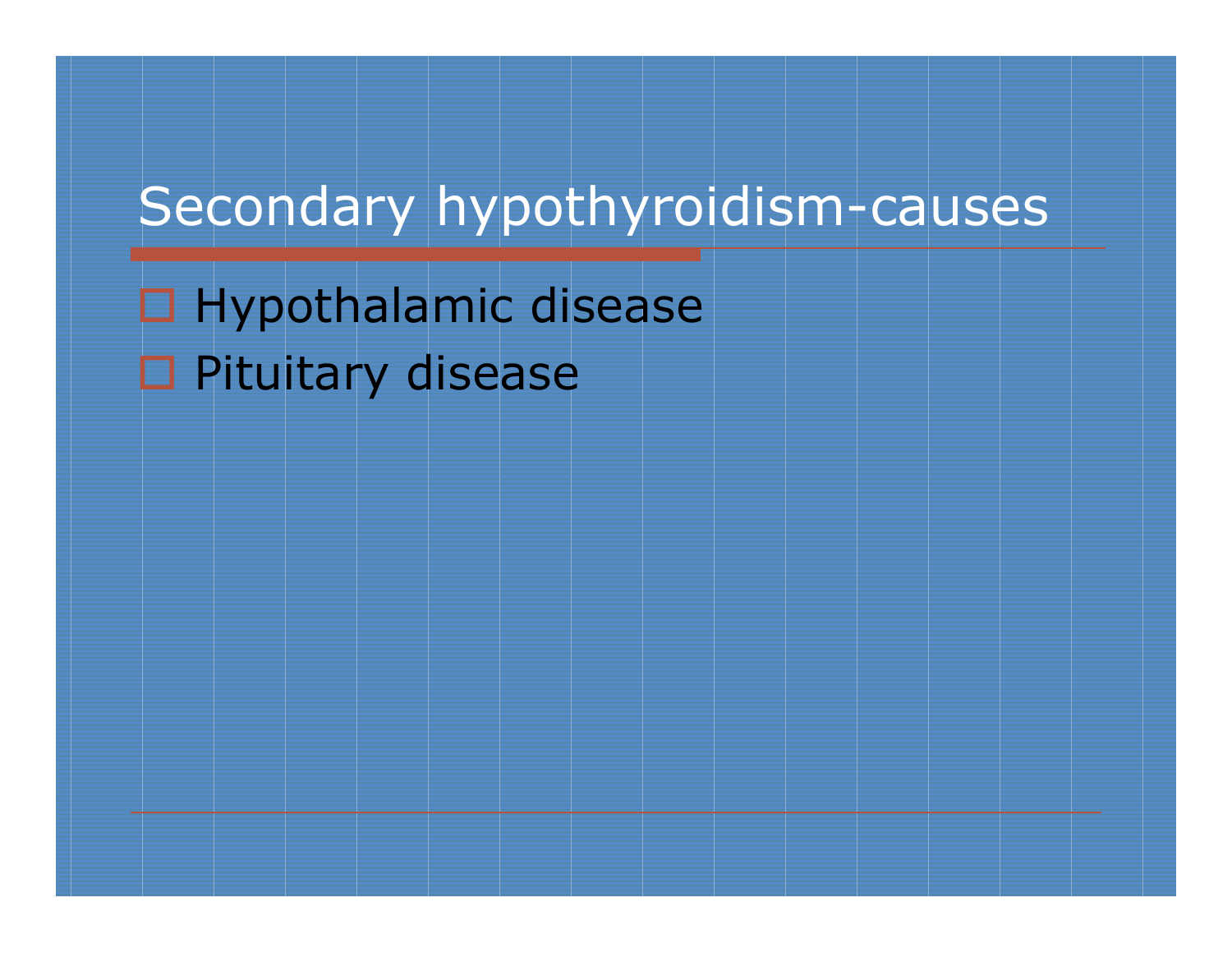#### Clinical featuresGeneral and CVS

 $\square$  Tiredness □ Weight gain □ Cold intolerance □ Goitre<br>□ G □ Constipation

□ Bradycardia<br>□ A Angina □ Cardiac Failure<br>□ P  $\square$  Pericardial effusion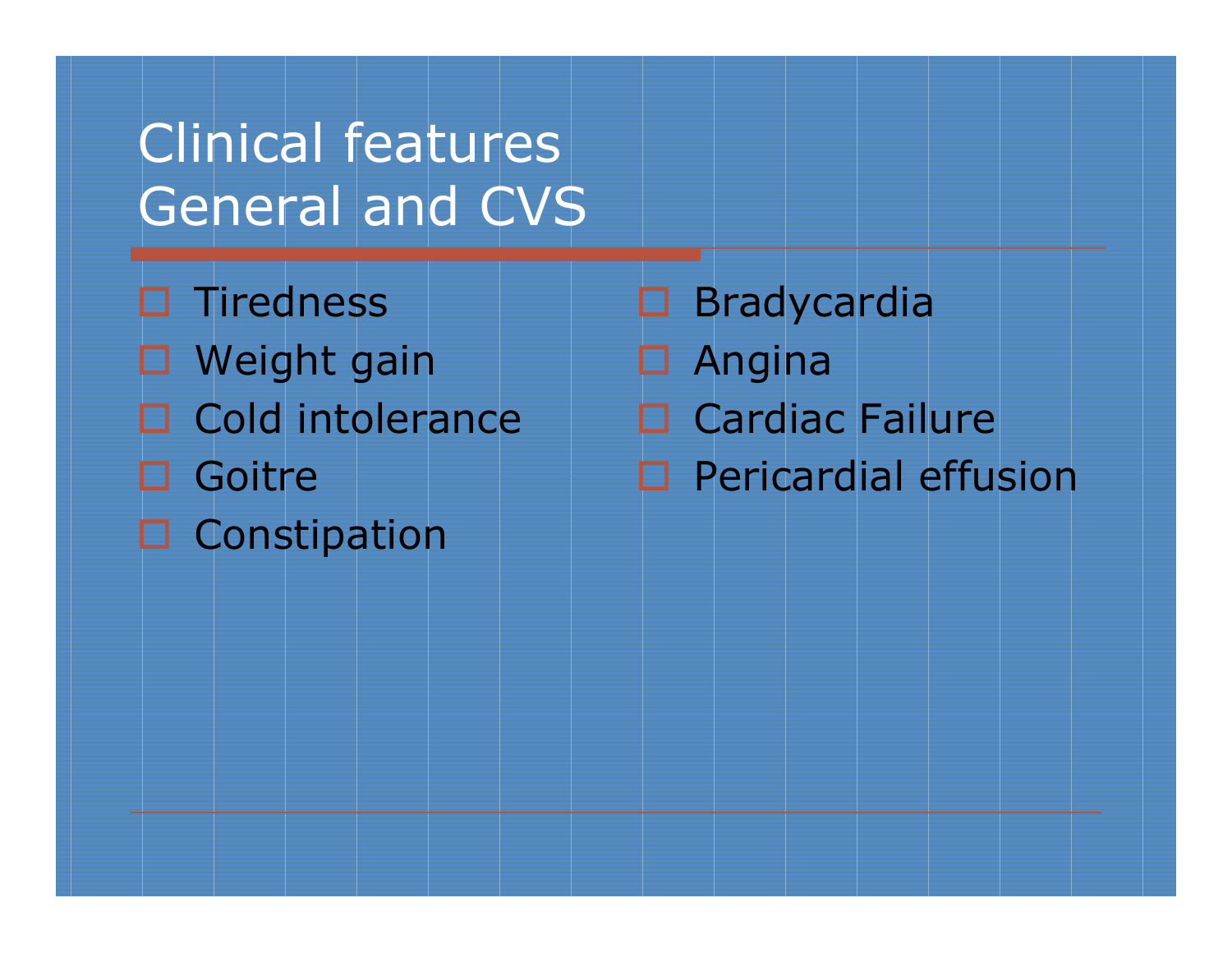#### Clinical FeaturesNeurological and Haematological

- 
- □ Carpal Tunnel
- □ Deafness<br>□
- □ Hoarseness
- □ Ataxia<br>□ **D**
- $\square$  Depression
- $\square$  Psychosis

□ Aches and Pains □ Iron deficiency A □ Pernicious Anemia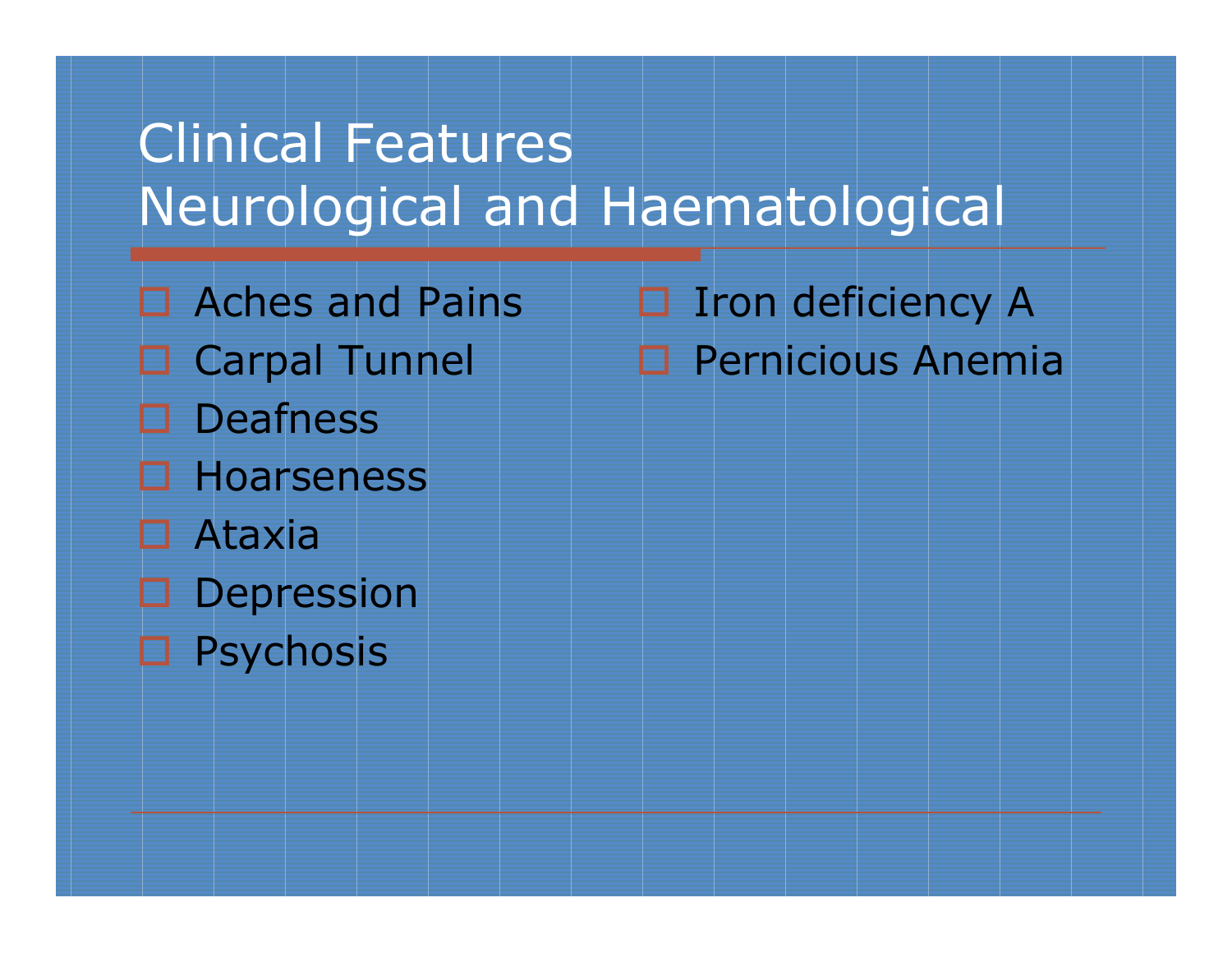#### Clinical Features Skin and Reproduction

□ Dry skin<br>□ F □ Erythema Vitiligo

 $\square$  Infertility **□ Menorrhagia Galactorrhoea**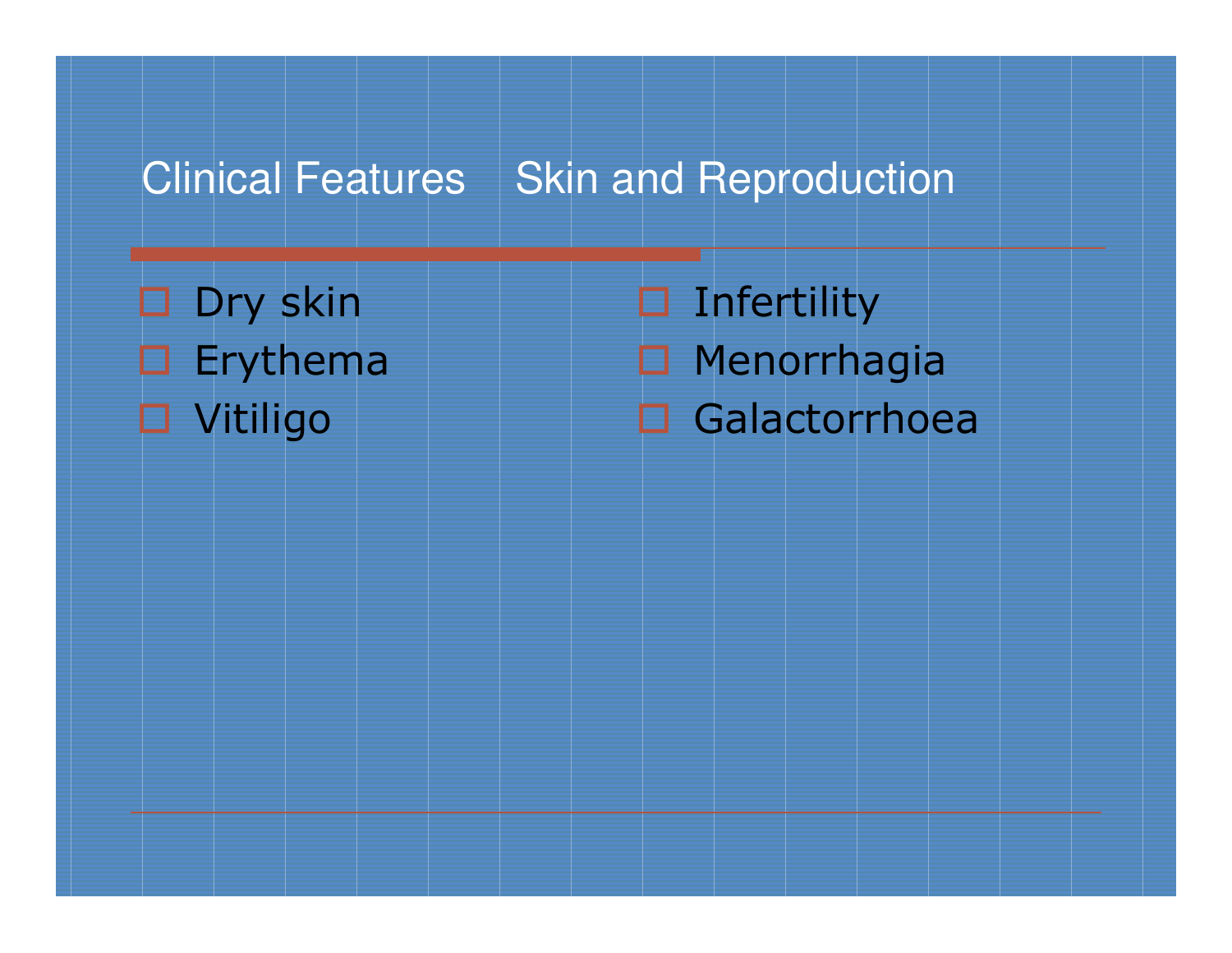#### GOITROGENS

**LDRUGS** >Anti-thyroid **≻Cough medicines >Sulfonamides** -Lithium -Phenylbutazone $\triangleright$  PAS > Oral hypoglycemic agents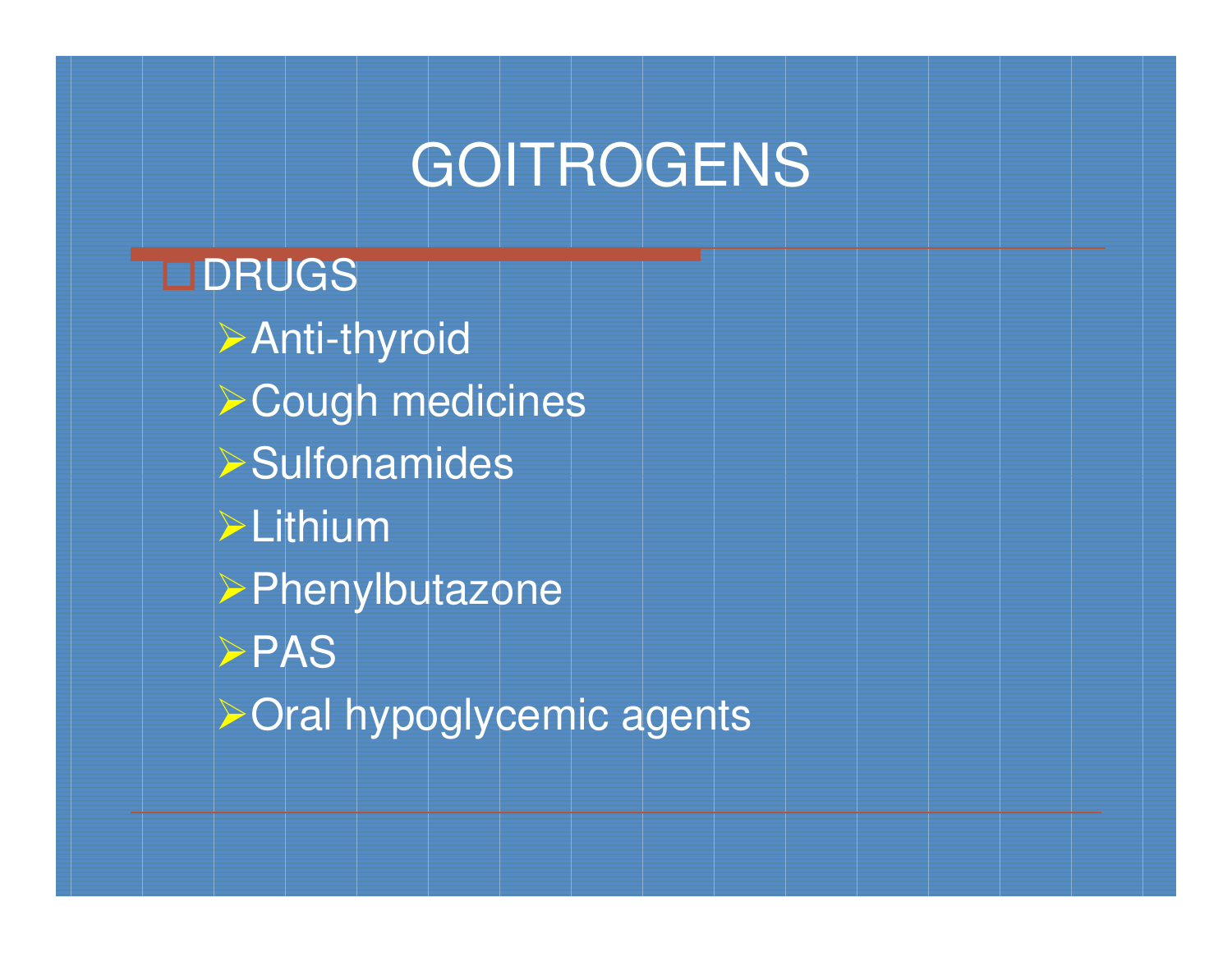## GOITROGENS

 **FOOD SoybeansMilletCassavaCabbage**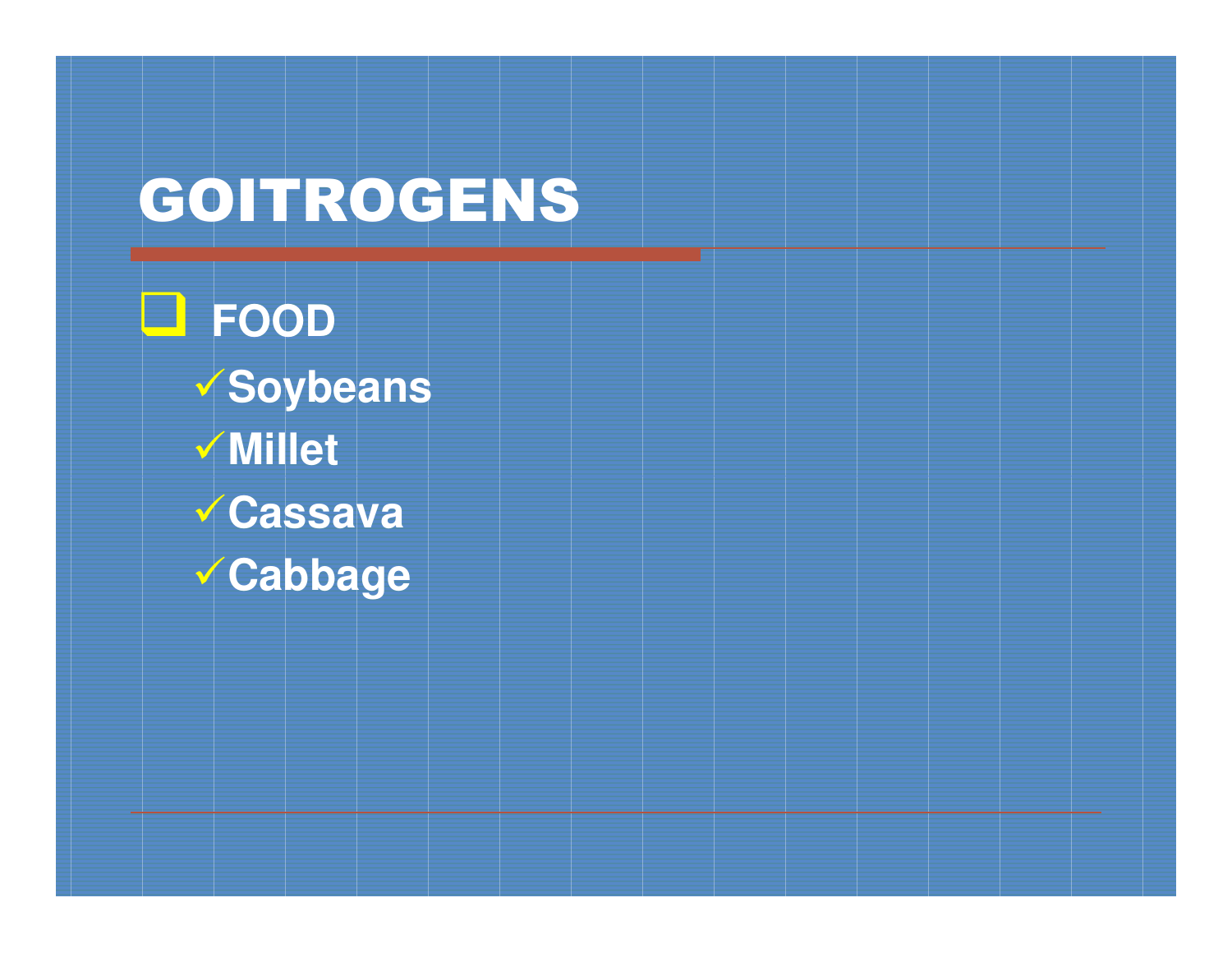## Laboratory Diagnosis

- □ T4/FT4 reduced<br>□ T3 /ET3
- $\Box$  T3/FT3
- **O** TSH elevated
- Thyroid Antibodies may indicate aetiology.

 $\Box$  If TSH is reduced or normal in the presence of a low T4, pituitary function necessary.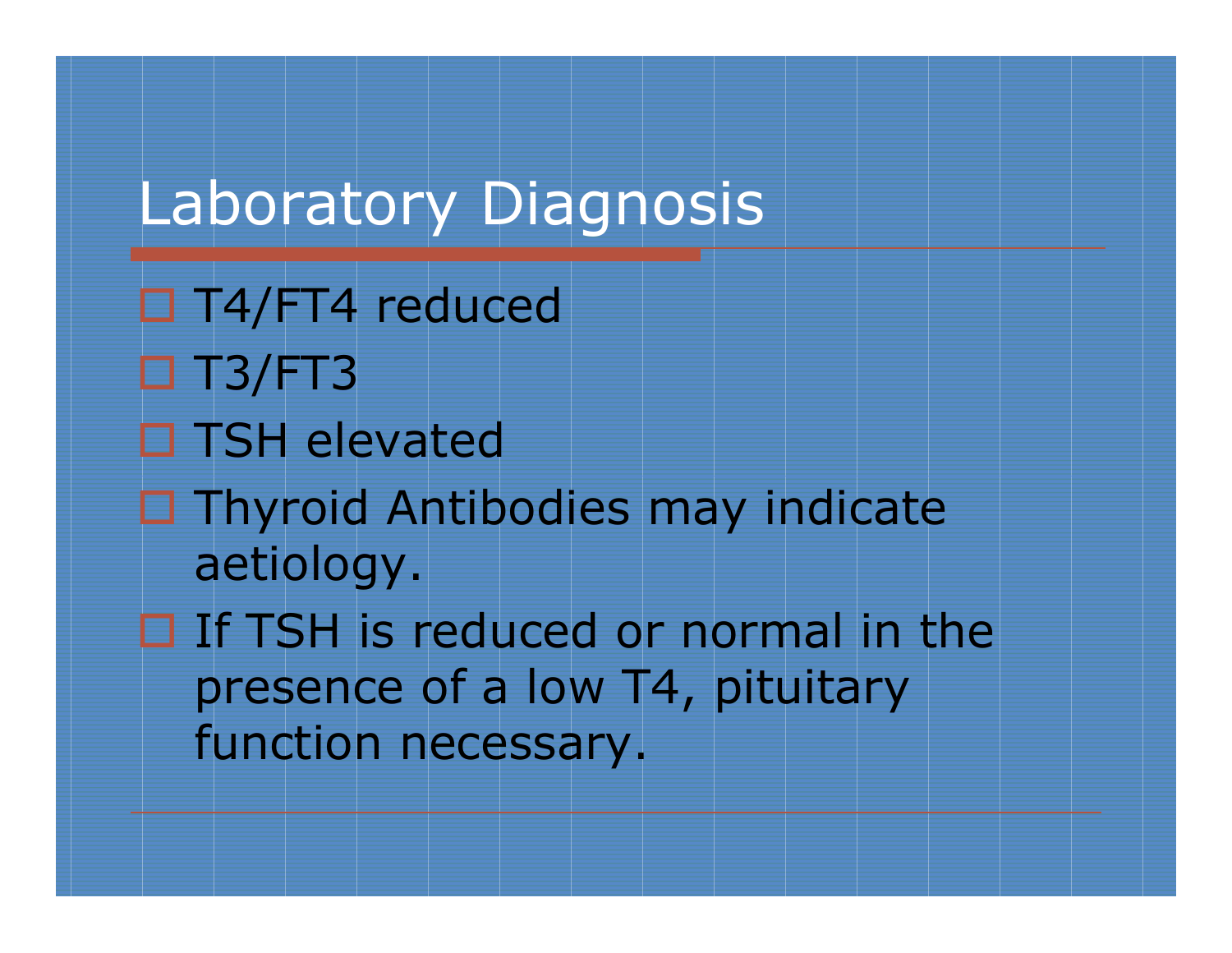#### THYROID FUNCTION TESTS (2)

2. Thyroid gland economy:-**Radio iodine uptake** -**Perchlorate discharge test (+ve in Pendred syndrome & autoimmune thyroiditis)**-**TSH level**-**TRH stimulation tests** $\blacktriangleright$ Thyroid scan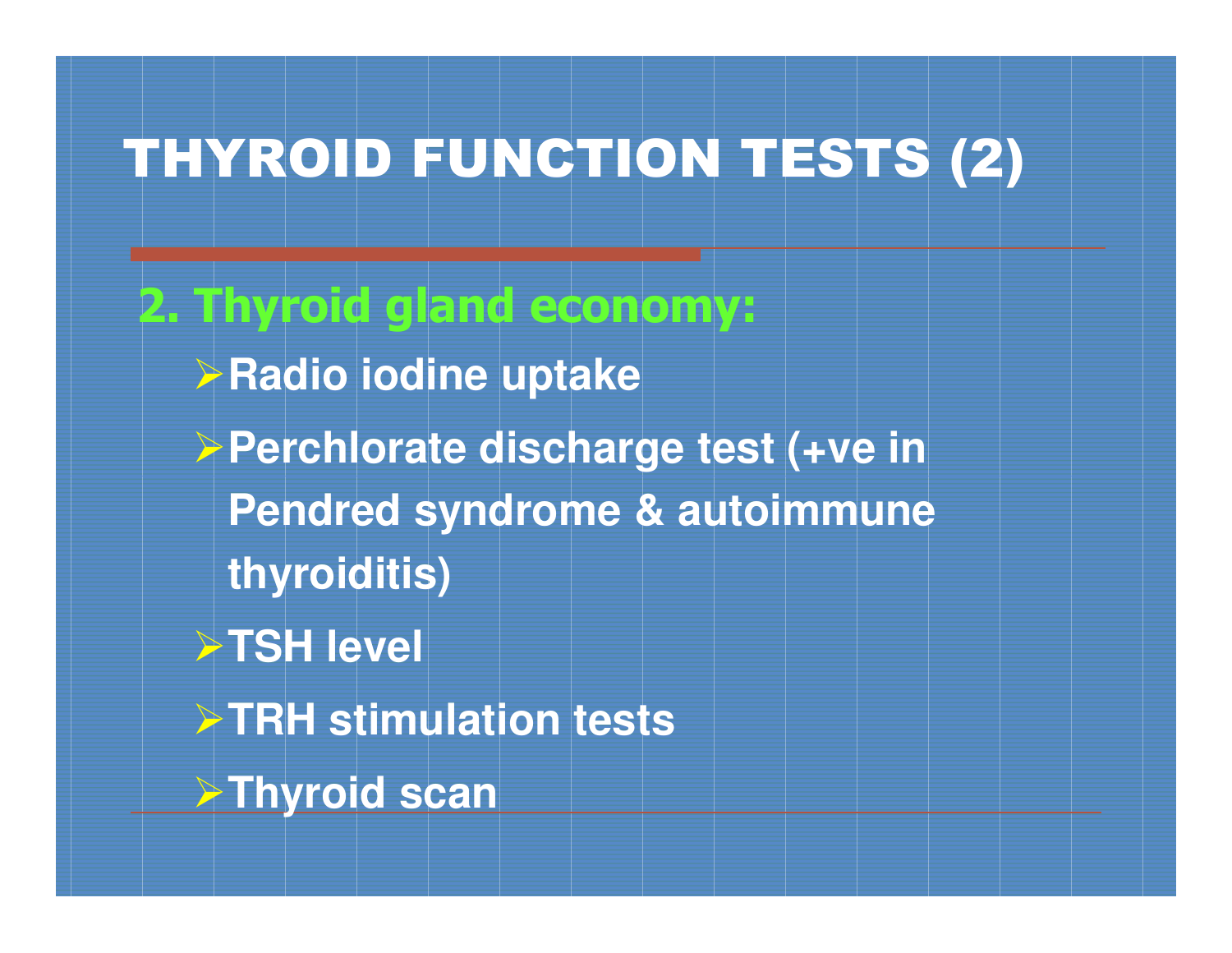THYROID FUNCTION TESTS (3)**3. Tests for thyroid hormone:**-**Total & free T4 & T3Exerce T3 level** -**T3 Resin Uptake** -**T3RU x total T4= Thyroid Hormone Binding Index (formerly Free Thyroxin Index)**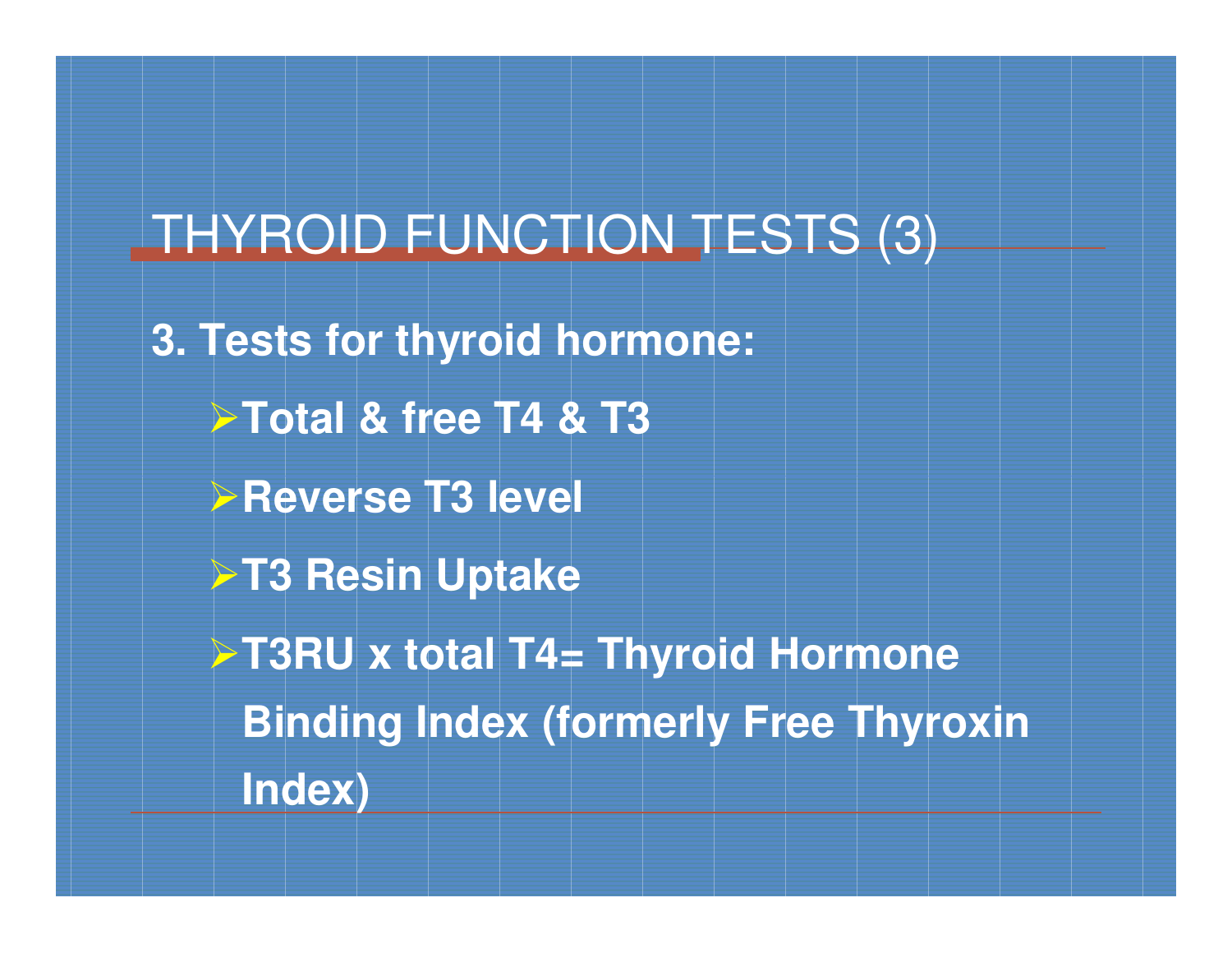# Special Tests:

> Thyroglobulin level -Thyroid Stimulating Immunoglobulin**External 2 Findian Antibodies** > Thyroid radio-isotope scan **Example 15 Thyroid ultrasound** -CT & MRI> Thyroid biopsy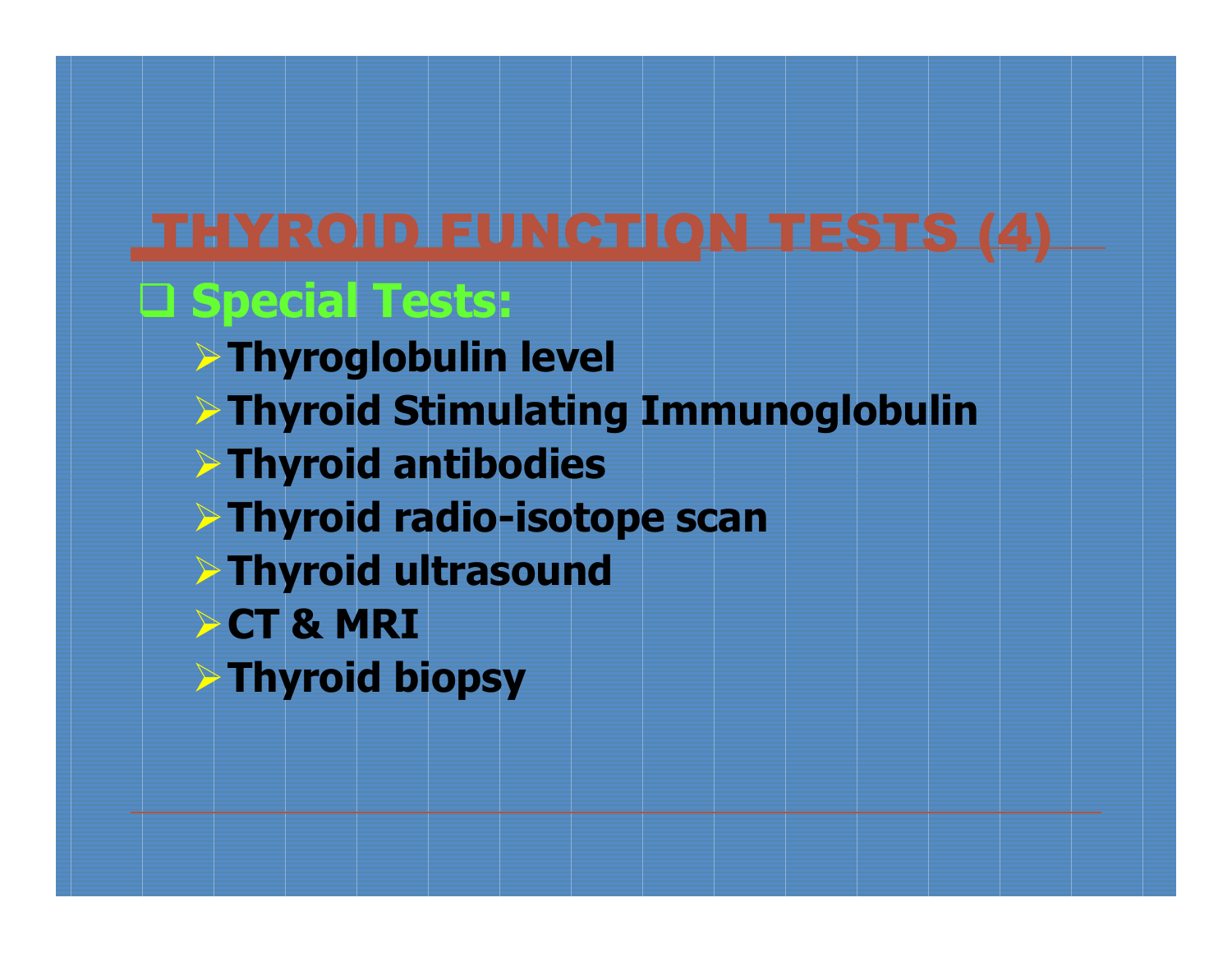#### Additional abnormal tests.

- □ Fasting cholesterol and triglycerides may be raised
- □ Ck AST and LDH (SMAC 20) may be raised
- □ FBC Anemia
- □ ECG Slow rate. Small complexes.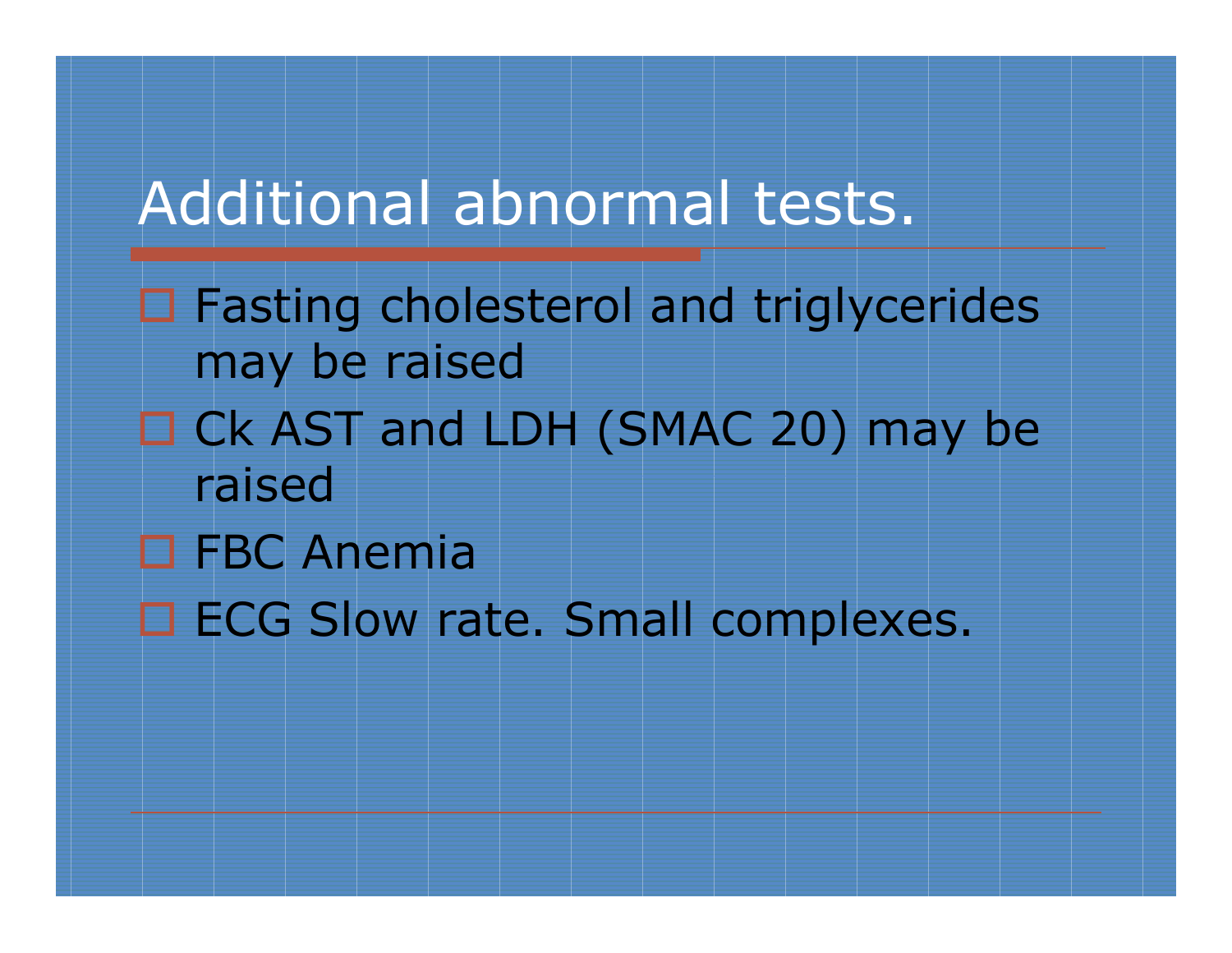#### Treatment

□ Thyroxine. Usual maintenance dose is<br>150ug 150ug.

□ Compliance and adequacy of dose checked by TSH measurements.

 $\Box$  Try to maintain TSH in normal range.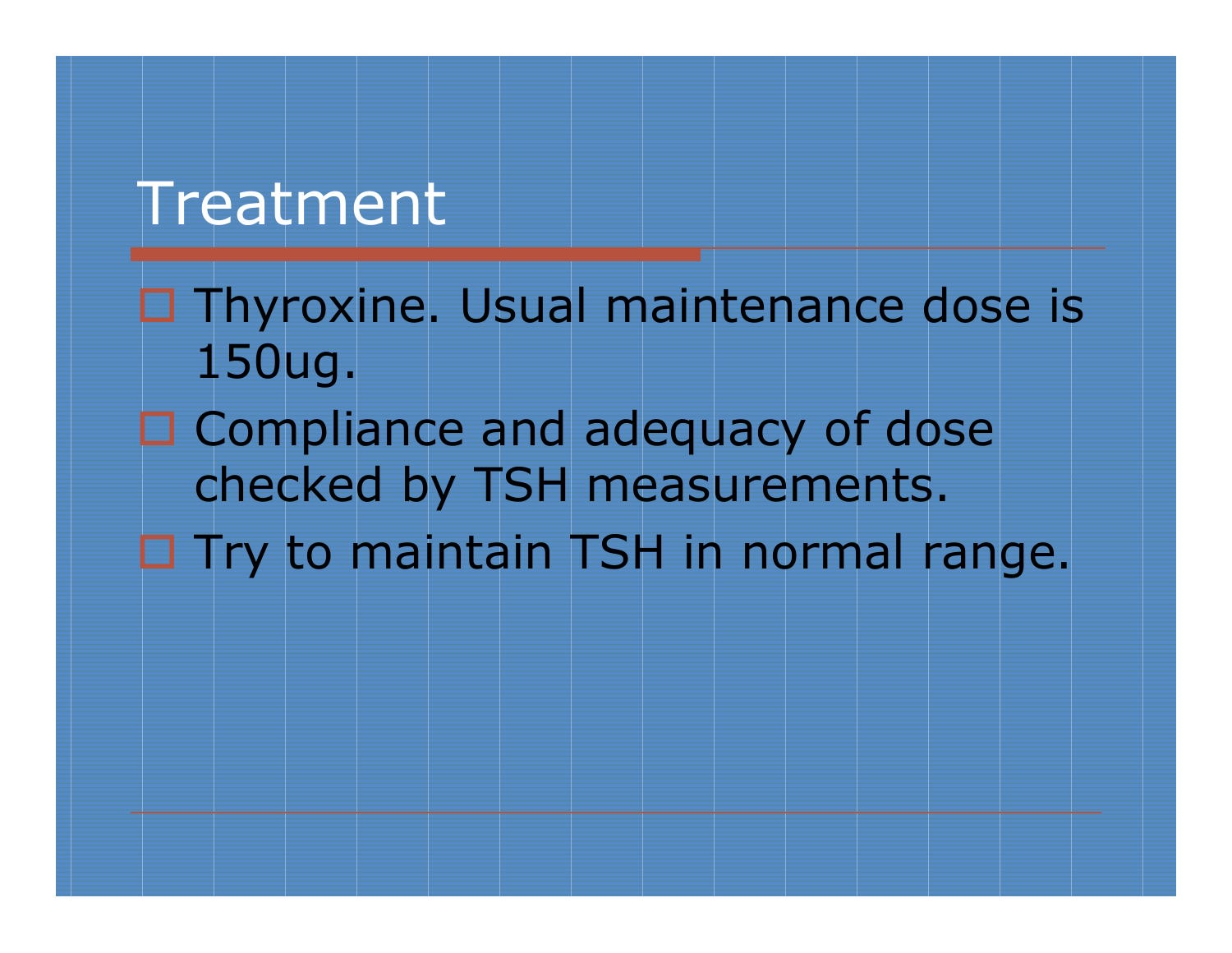#### Hashimoto's Thyroiditis

**EChronic lymphocytic thyroiditis** Chronic autoimmune thyroiditis**OCaused by:** Antithyroid peroxidase antibodiesAntithyroglobulin antibodiesAntibodies cause thyroid injury■Overt hypothyroidism, rare initial hyperthyroidism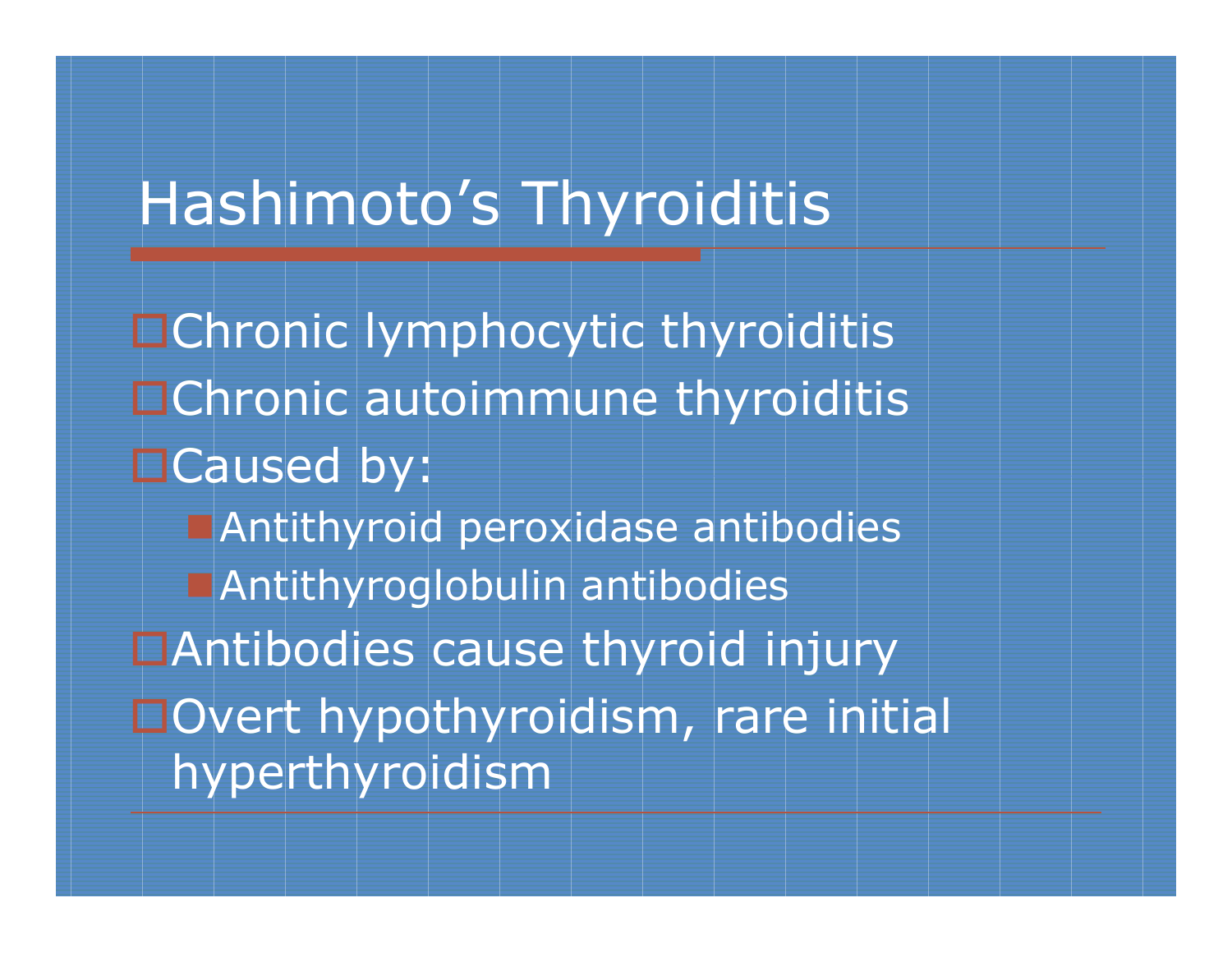#### Postpartum Thyroiditis

**Elusually presents as overt** hypothyroidismMay have associated goiter■Occurs within first 6 postpartum monthsNon-tender glandSelf-limitingNo treatment required usually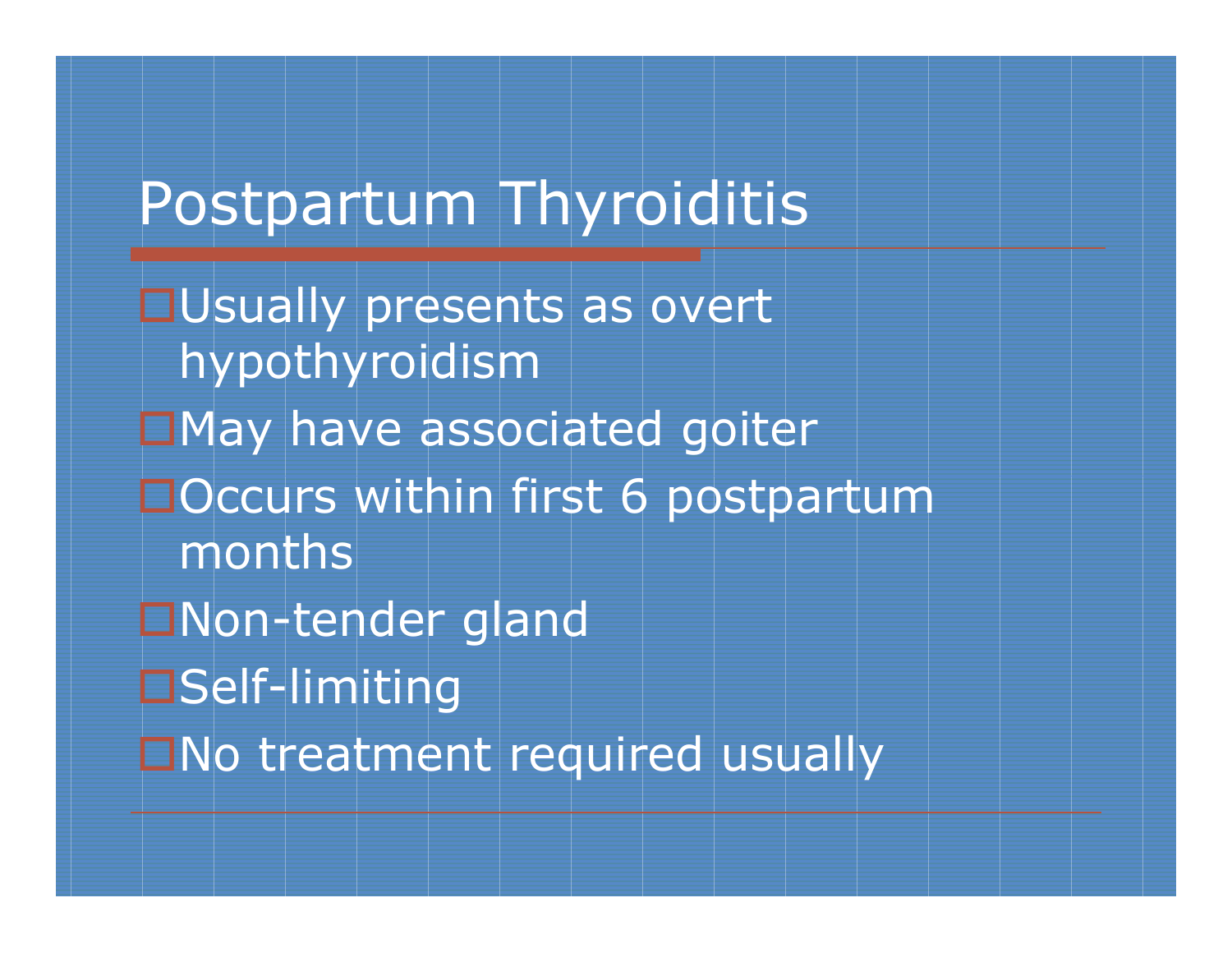## Subacute Thyroiditis

 $\Box$ May be associated with a viral infection**□Gland usually tender EFever, sore throat, malaise may be** present**Elevated ESR**  Self-limiting Lasts 1-3 monthsNSAIDs for pain, fever prn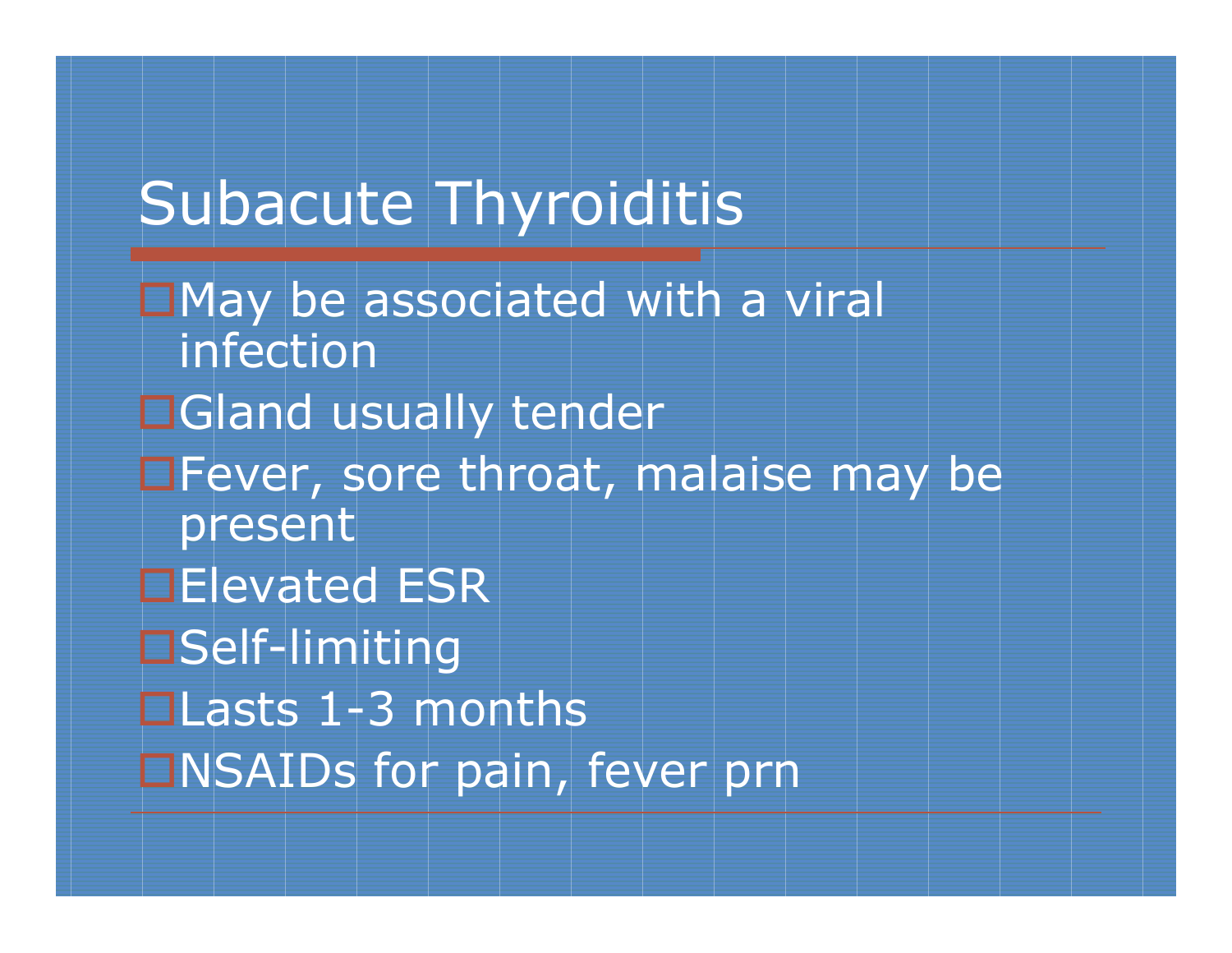## Riedel's Thyroiditis

**ERare**  Middle-aged or elderly women**Enlarged, asymmetric, stony hard** gland adherent to neck structures**Local pain, dysphagia, dyspnea,** hoarseness $\blacksquare$  Treated with Tamoxifen [generic]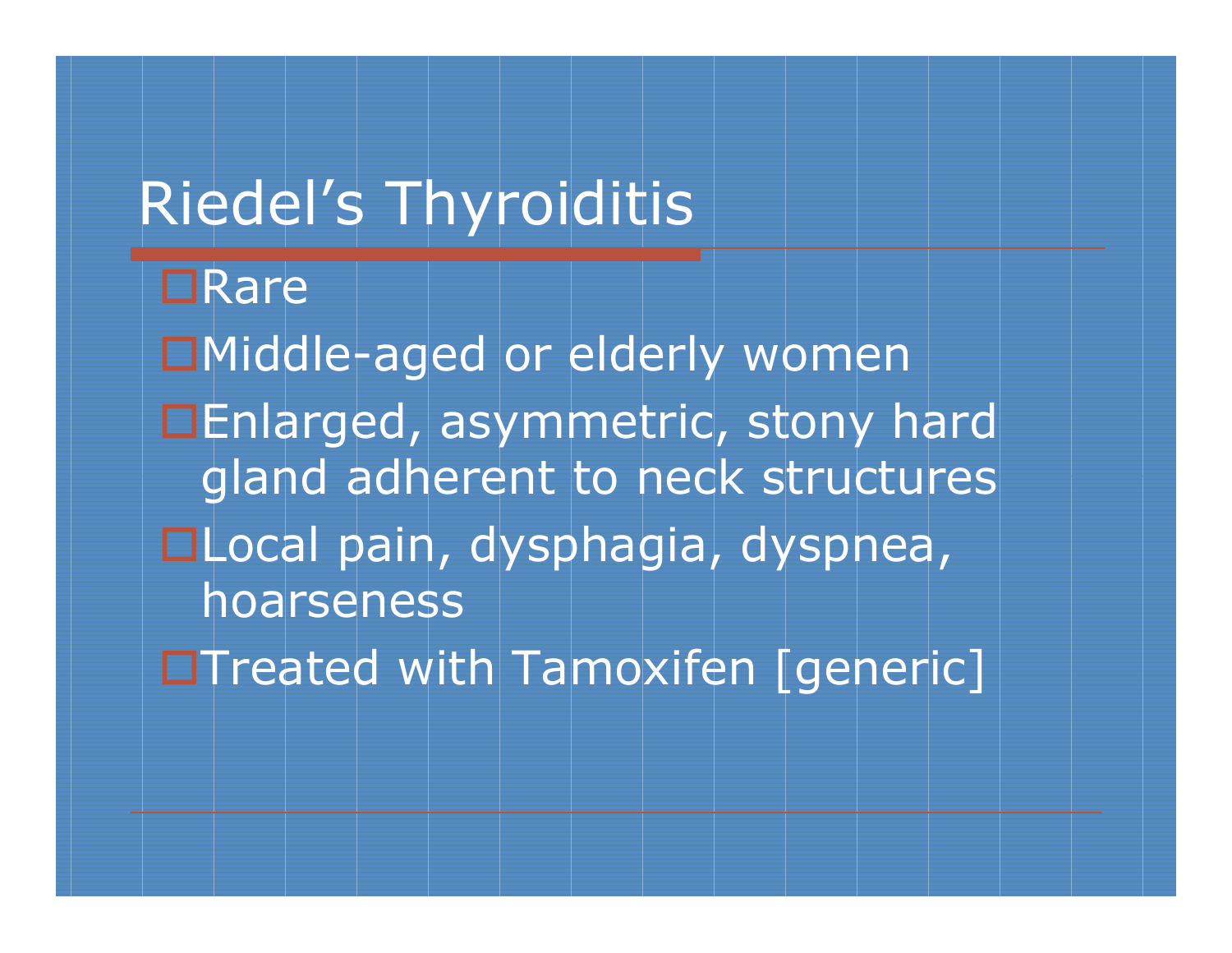#### Myxedema Coma

**EMedical emergency High mortality rate ERare** ■Occurs in older women as a consequence of poorly controlled or untreated hypothyroidism**EHospitalization, sepsis, exposure to** cold, trauma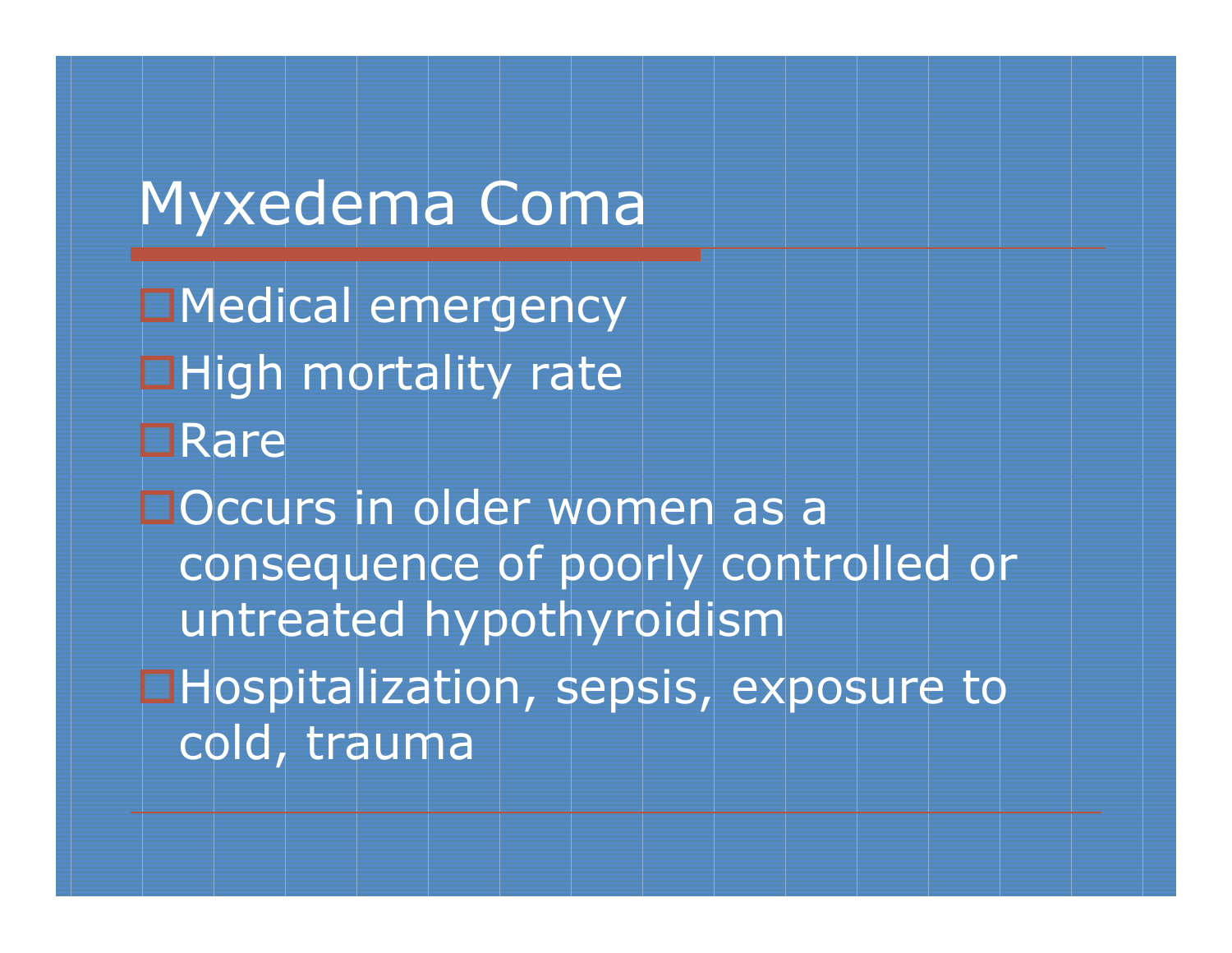#### Myxedema Coma

Altered consciousness, coma**EHypothermia □Bradycardia E**Hypotension ■Reduced ventilatory rate Hypoglycemia, hyponatremia, elevated TSH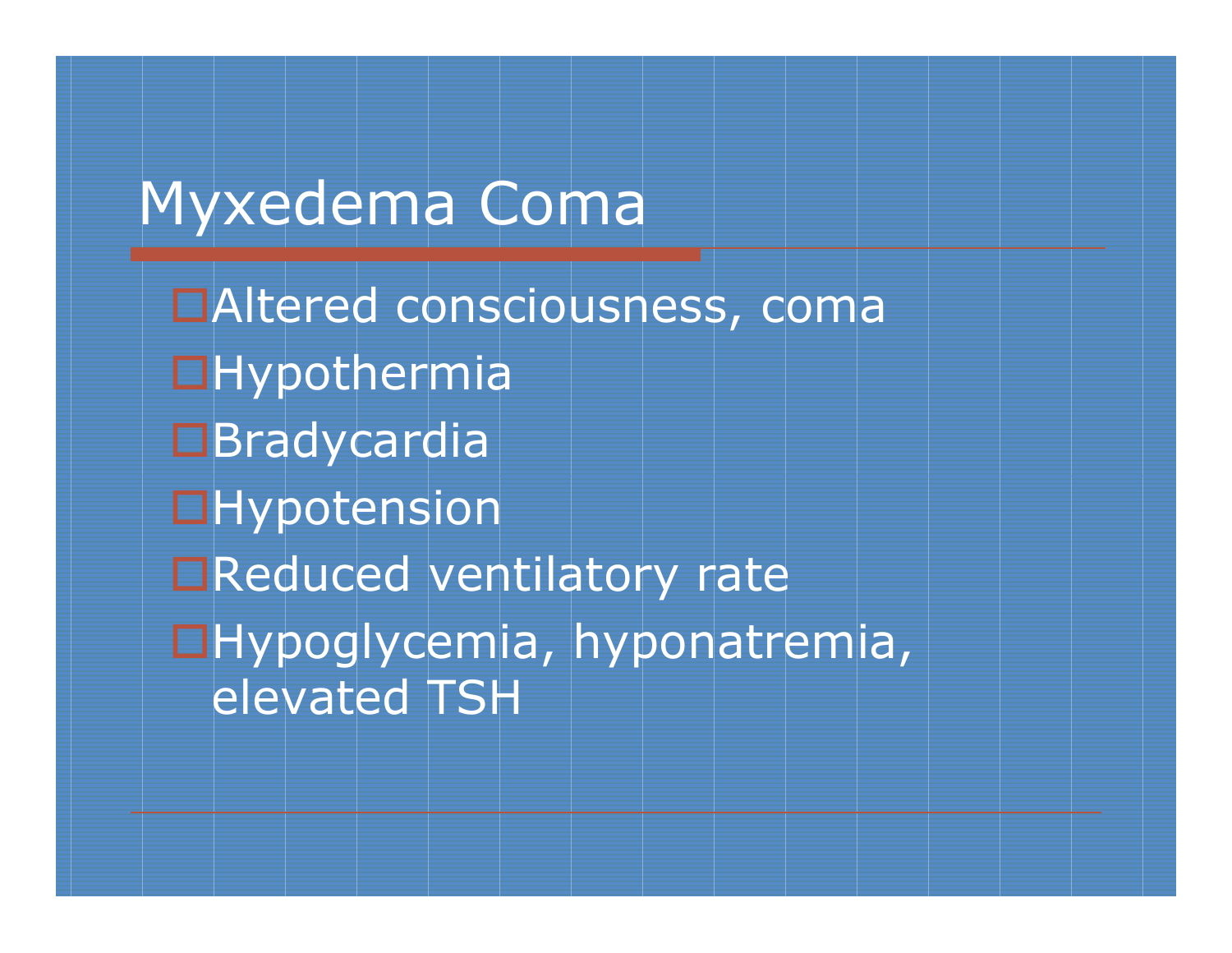#### Myxedema Coma

**Treatment: Intubation and mechanical ventilation** Control hypothermia **Nolume expansion**  Large dose of Levothyroxine (synthetic T4) [generic], then daily therapy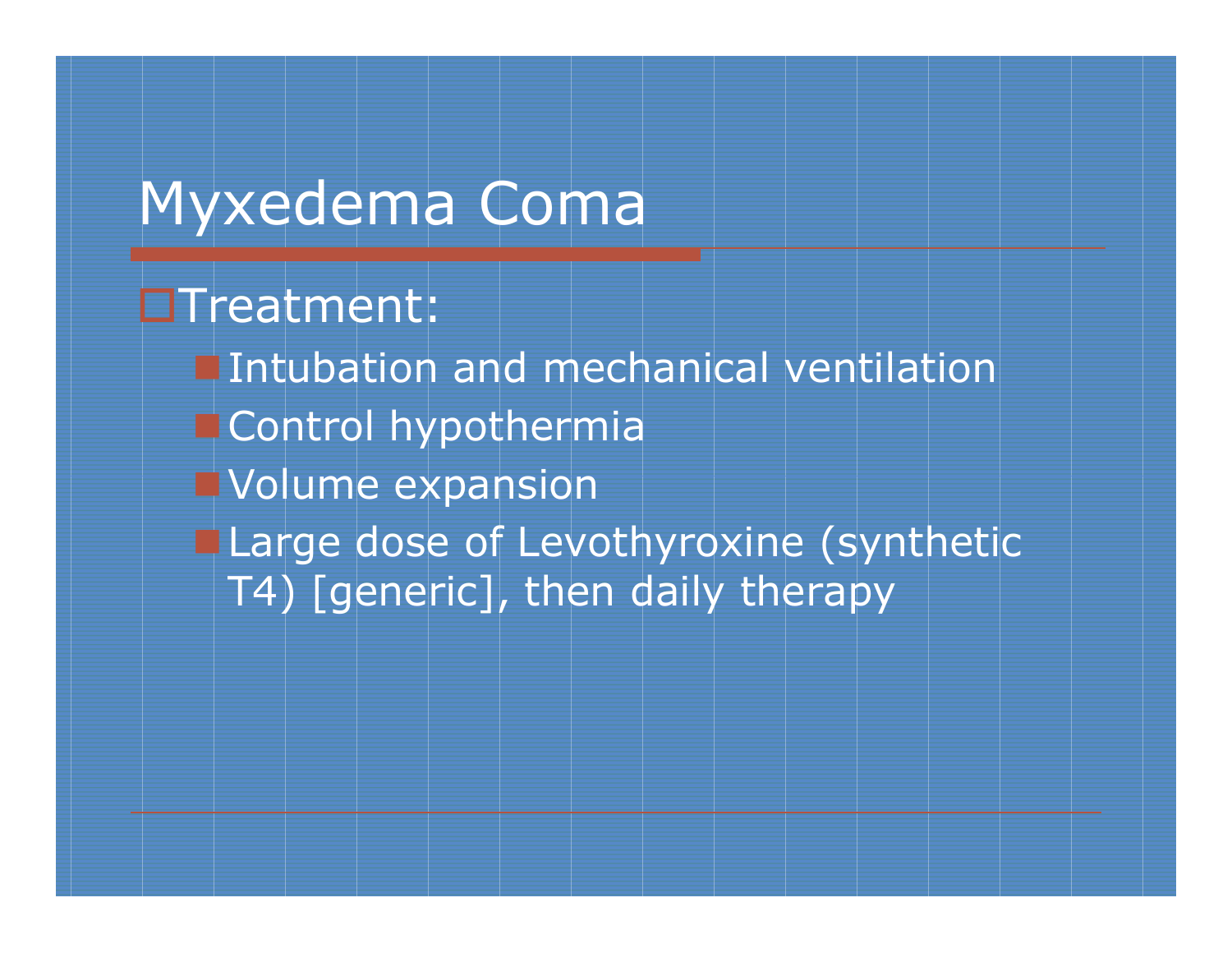# Hypothyroid Face

#### **Notice the apathetic facies, bilateral ptosis, and absent eyebrows**



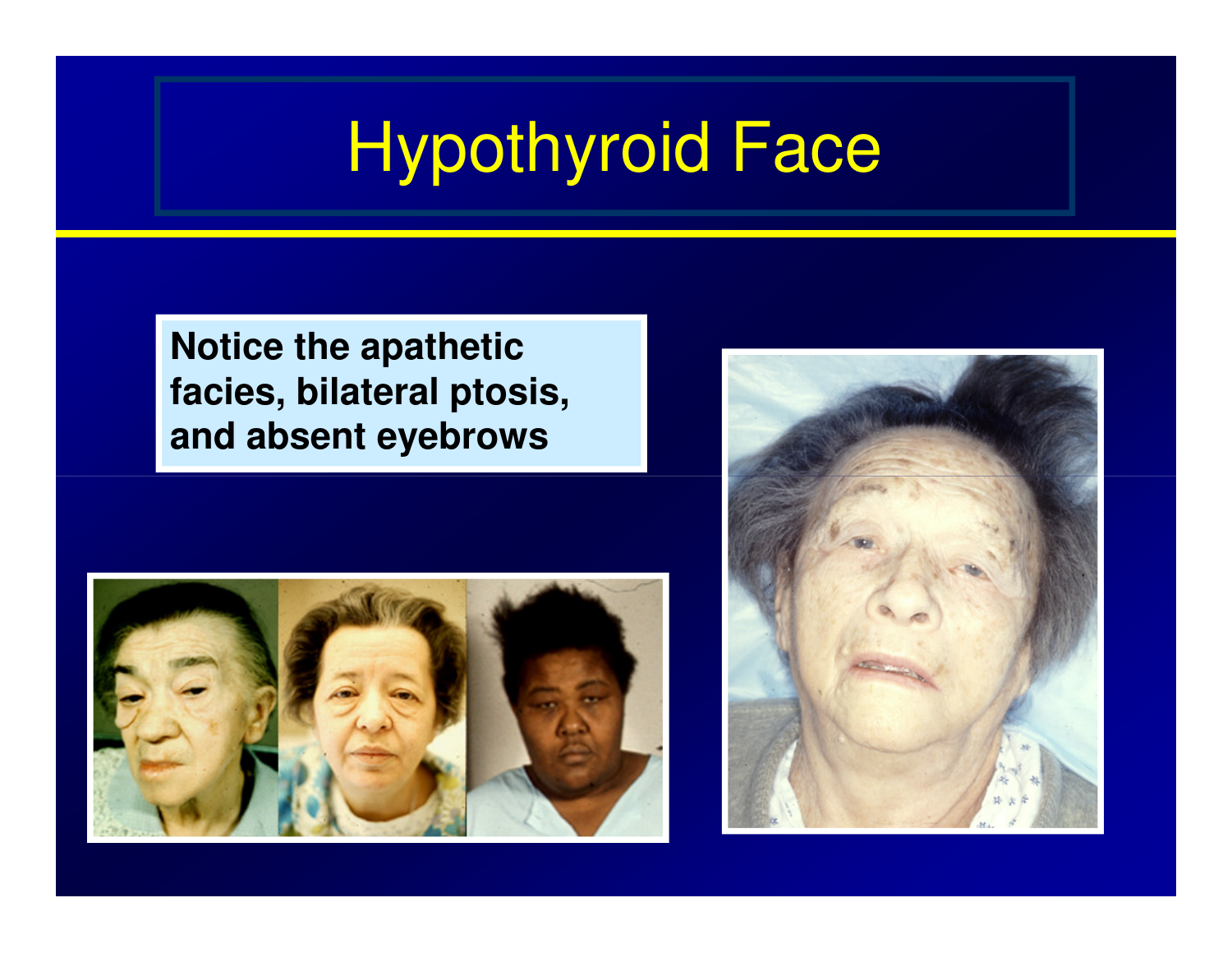## Iodine Deficiency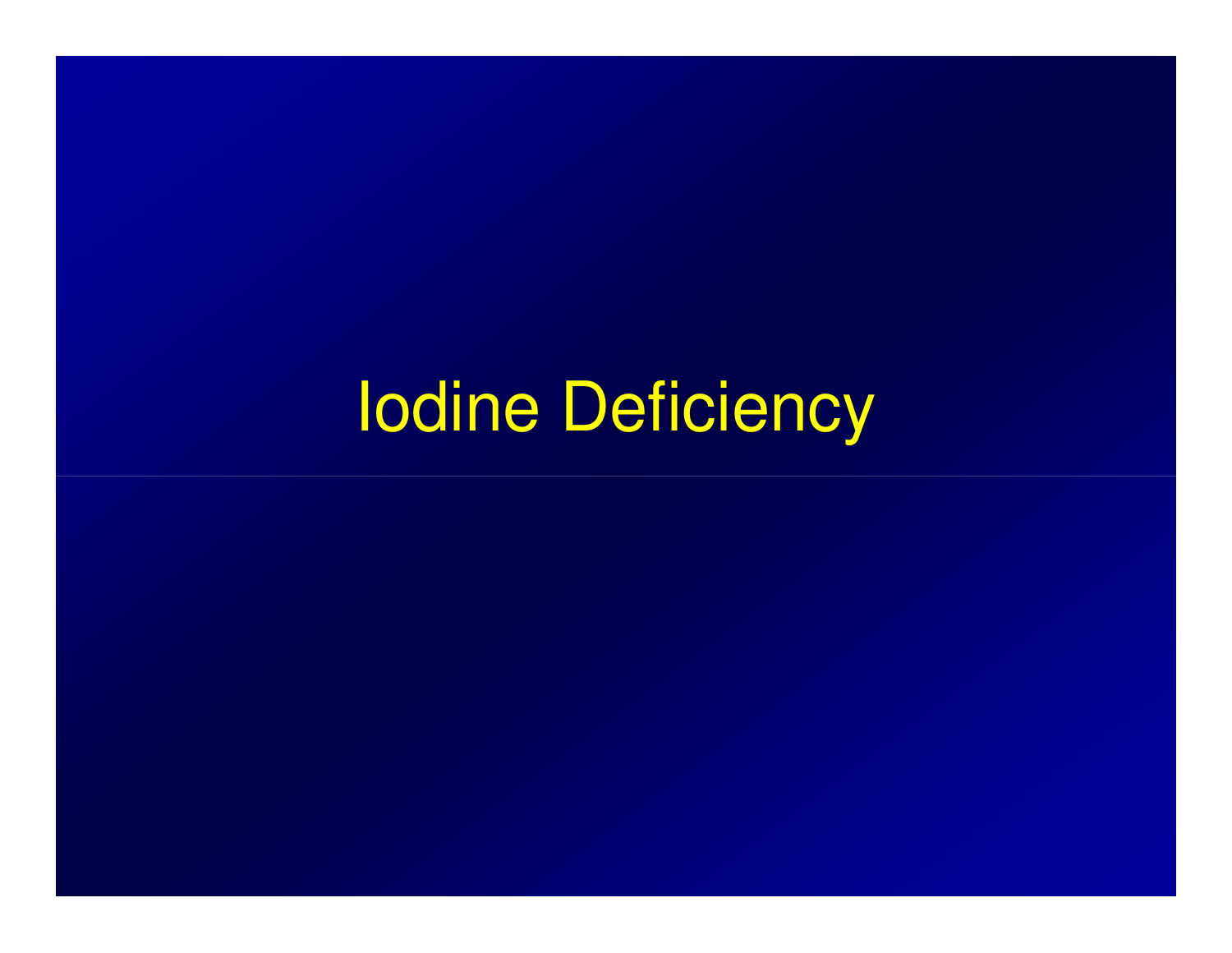## Need for Iodine

- $\bullet$ • Iodine is an essential component of thyroid hormones
- $\bullet$  Daily needs calculated from balance studies, hormone replacement; represent safe average
- $\bullet$  Major effects of iodine deficiency come from hypothyroidism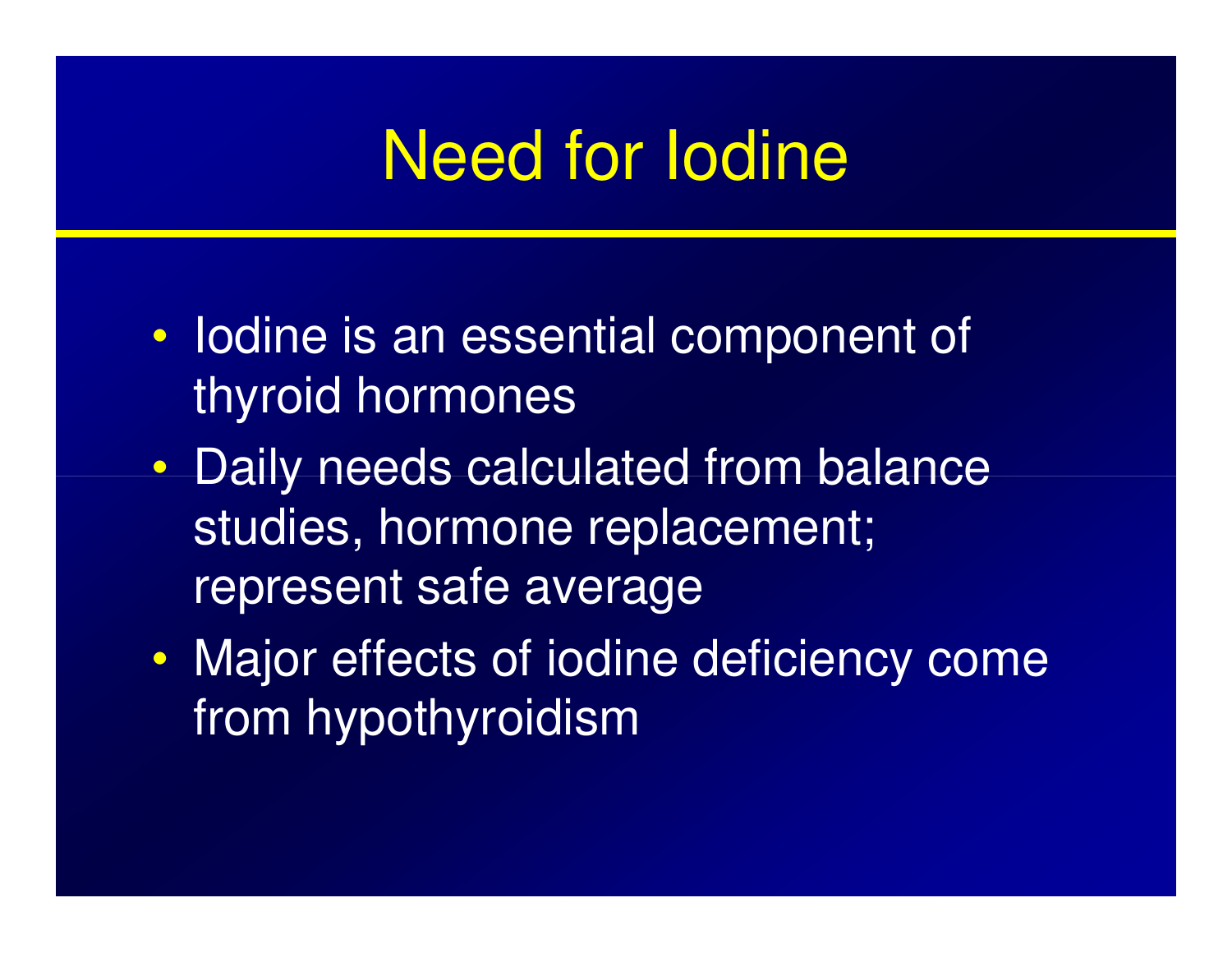## Consequences of Iodine **Deficiency**

- $\bullet$ • Decreased child survival
- $\bullet$ • Defective child
- $\bullet$ • Reproductive complications
- $\bullet$ Hypothyroidism
- $\bullet$ • Goiter
- $\bullet$ • Economic deprivation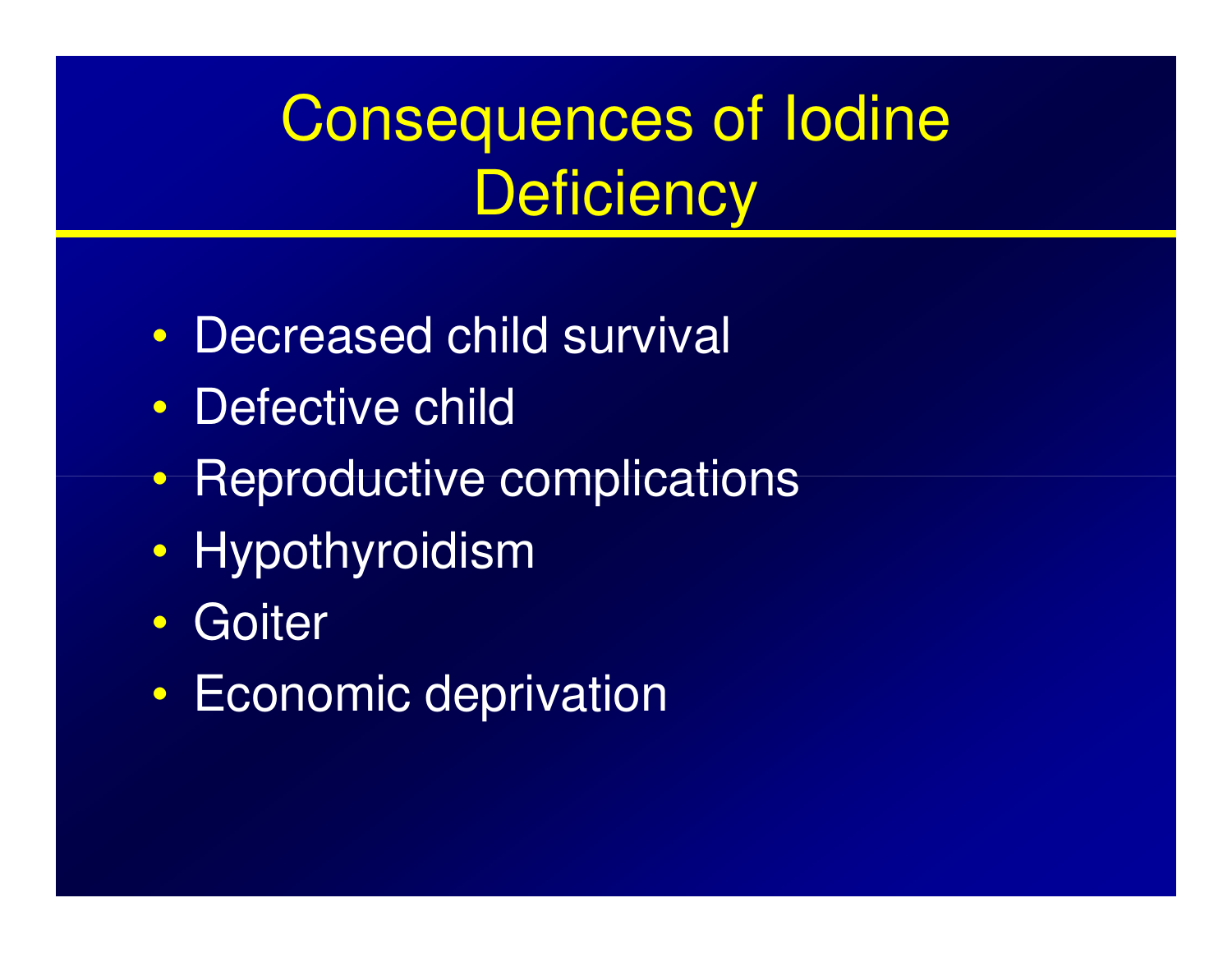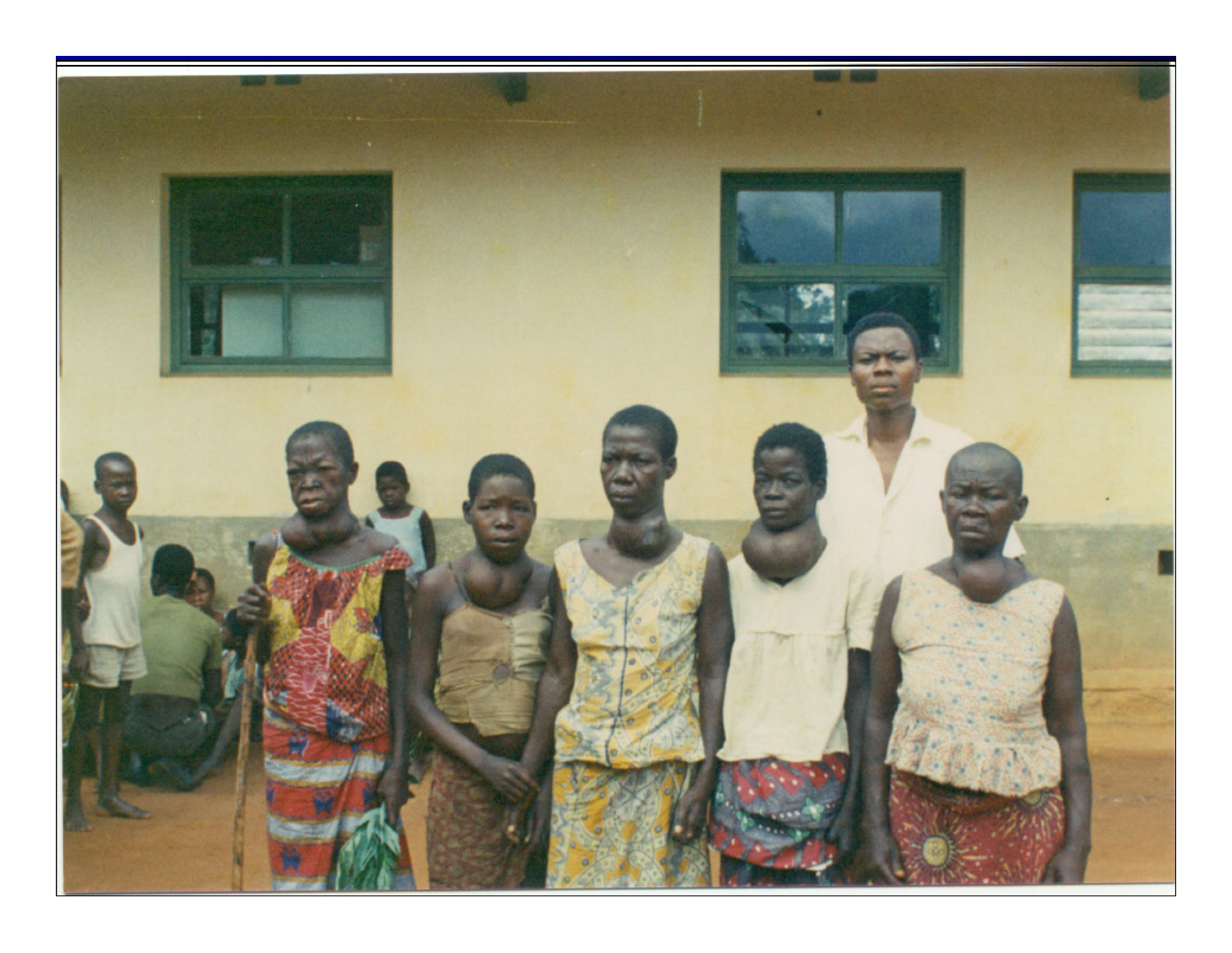# Recommended Daily Iodine Intake (FNB,2001)

| · Adults           | 150 mcg |
|--------------------|---------|
| • Pregnant         | 220     |
| • Lactating        | 290     |
| • Infants 0-6 mos  | 110     |
| • Infants 7-12 mos | 130     |
| Children 1-8 y     | 90      |
| • Children 9-13 y  | 120     |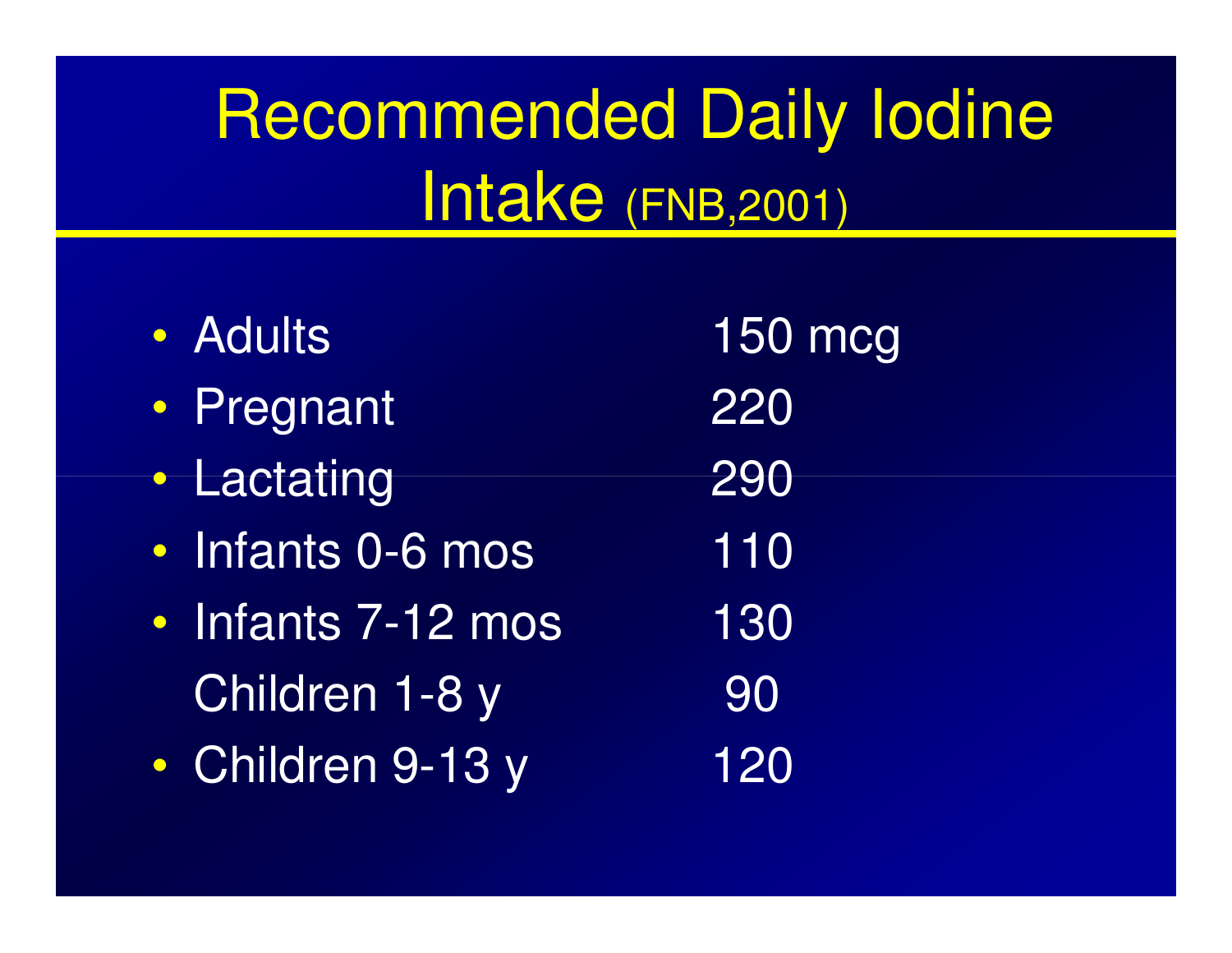### Iodine excess

- $\bullet$ Tolerable upper limit 1100 mcg (adults)
- $\bullet$ Often no effects from much higher doses
- $\bullet$ • Increase in autoimmune thyroid diseases
- $\bullet$ Occasional iodine-induced hyperthyroidism
- $\bullet$ • Occasional hypothyrodism
- Possibla incraasa in nani Possible increase in papillary cancer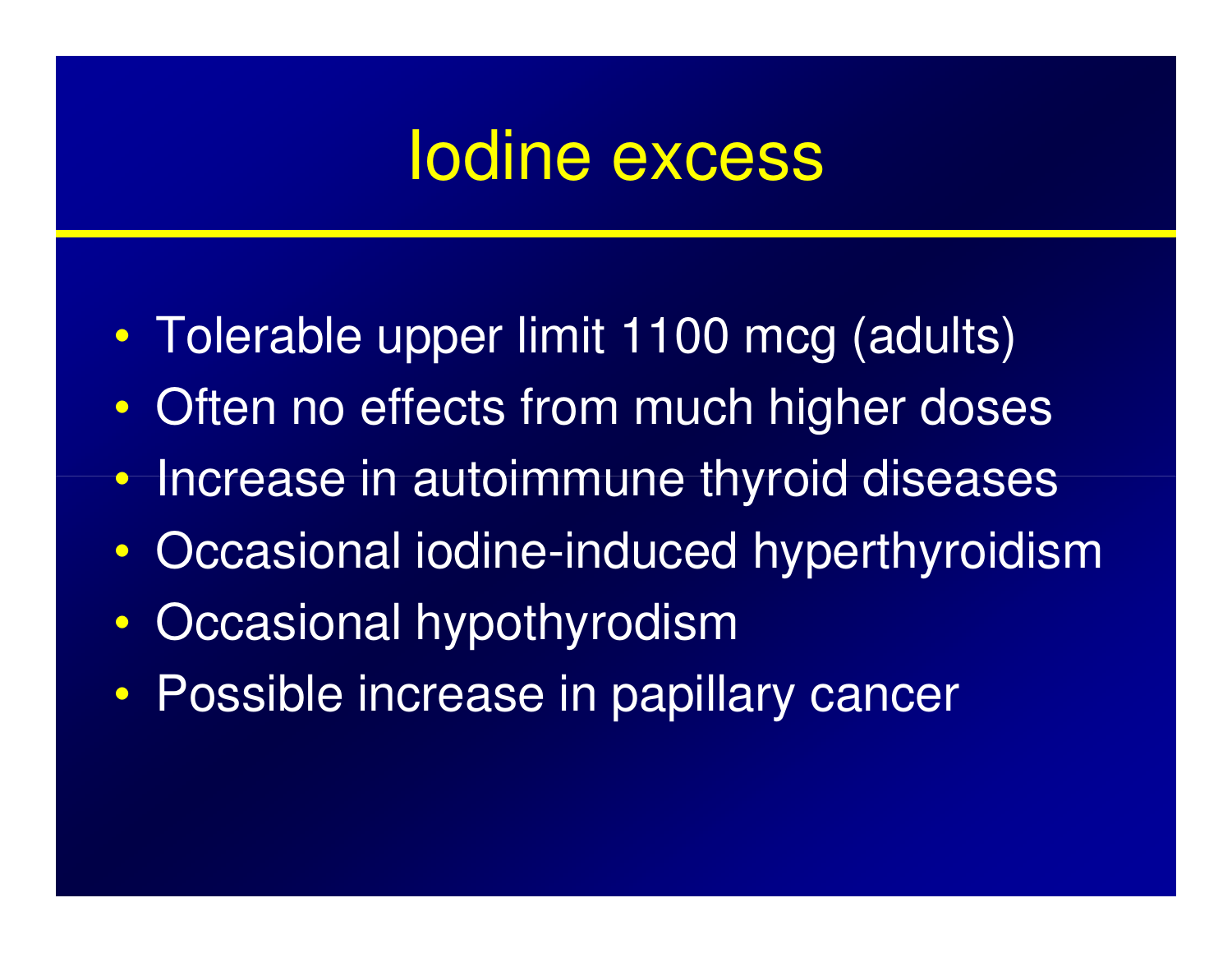## GOAL: To get the RIGHT amount of iodine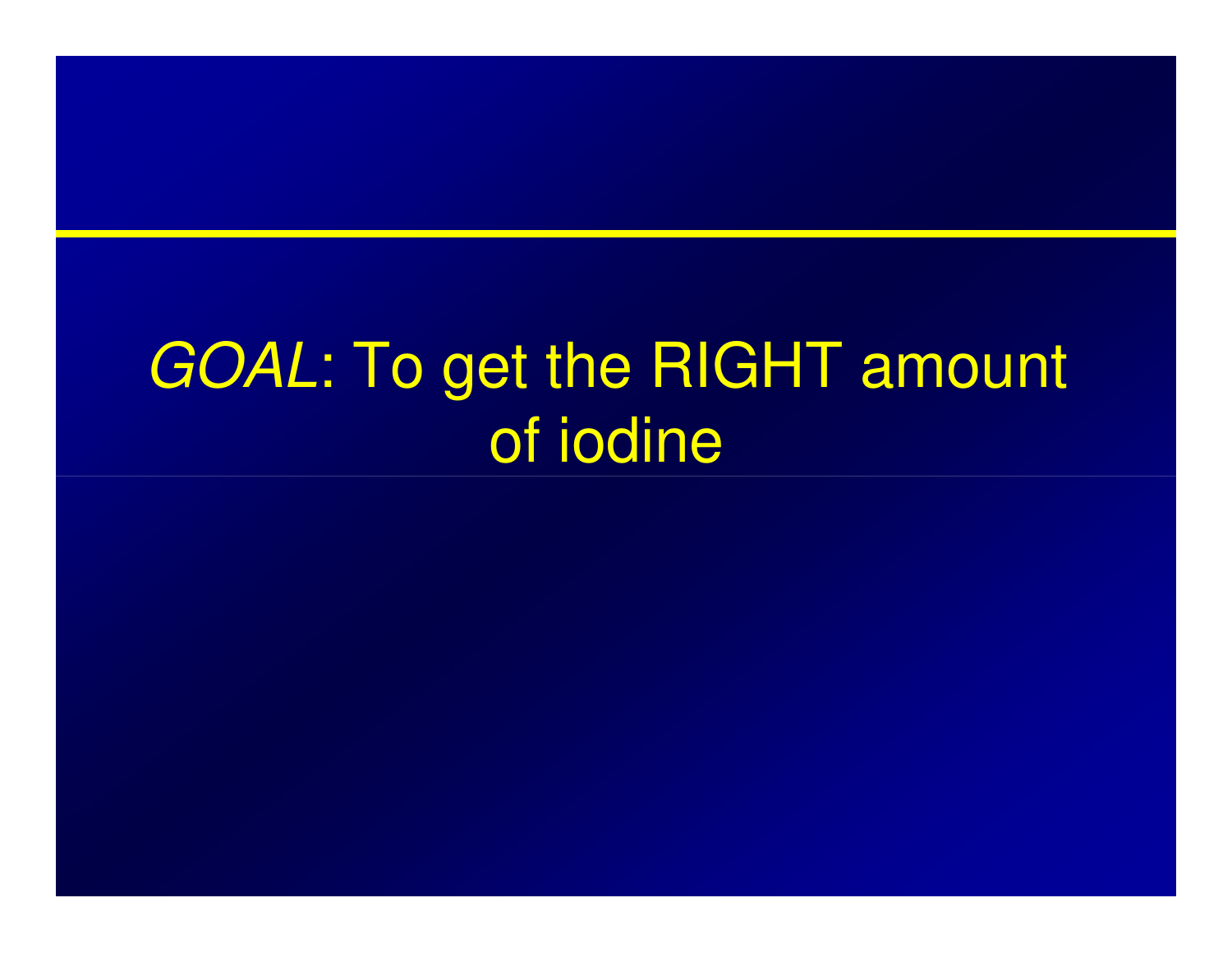#### Classifying Iodine Nutrition by UI

- <19
- 20-49
- <sup>50</sup>-99
- $\bullet$
- 200-299
- >300

#### **mcg/L Condition**

• <19 Severe deficiency Moderate deficiency Mild deficiency Optimal intake • 200-299 More than adequate **Excessive** 

-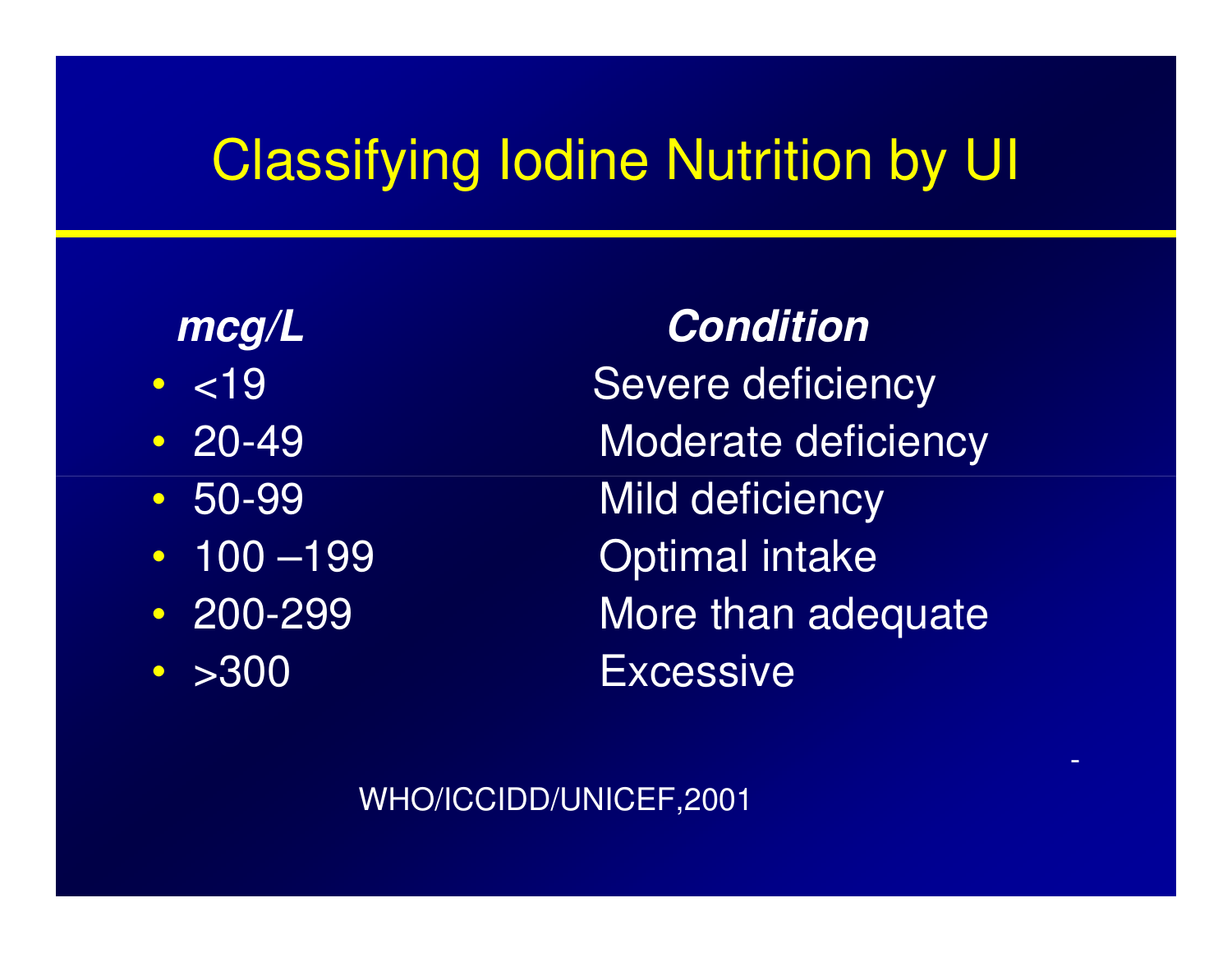## Sources of US Iodine

- Dairy products
- Medicines
- Vitamin/mineral preparations
- Antiseptics
- Seafood, meat
- Bread
- Iodized salt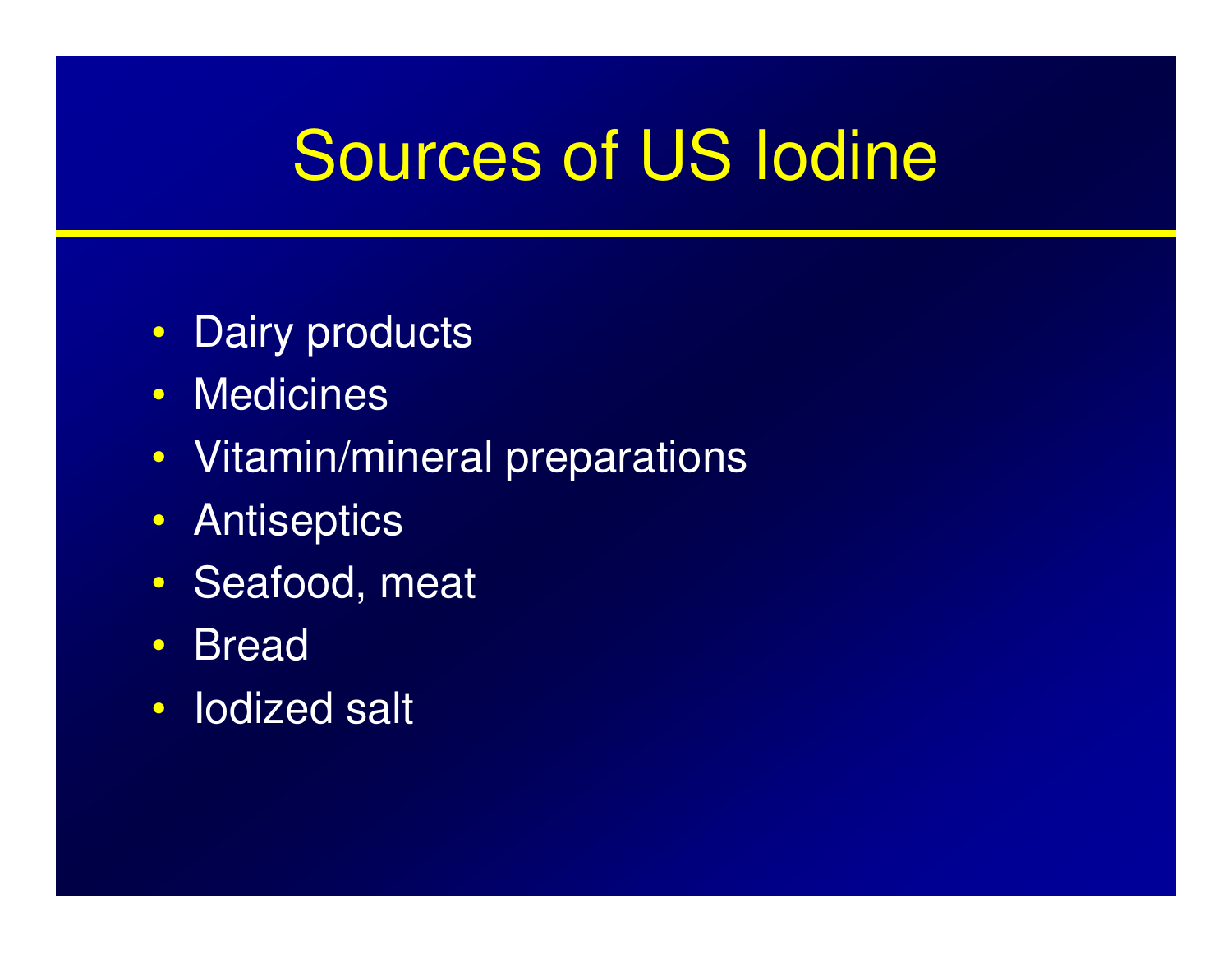# Other iodine sources: examples

- Medicines (eg amiodarone)
- Radiocontrast dyes
- Antiseptics
- Water purification
- Vitamin/mineral mixes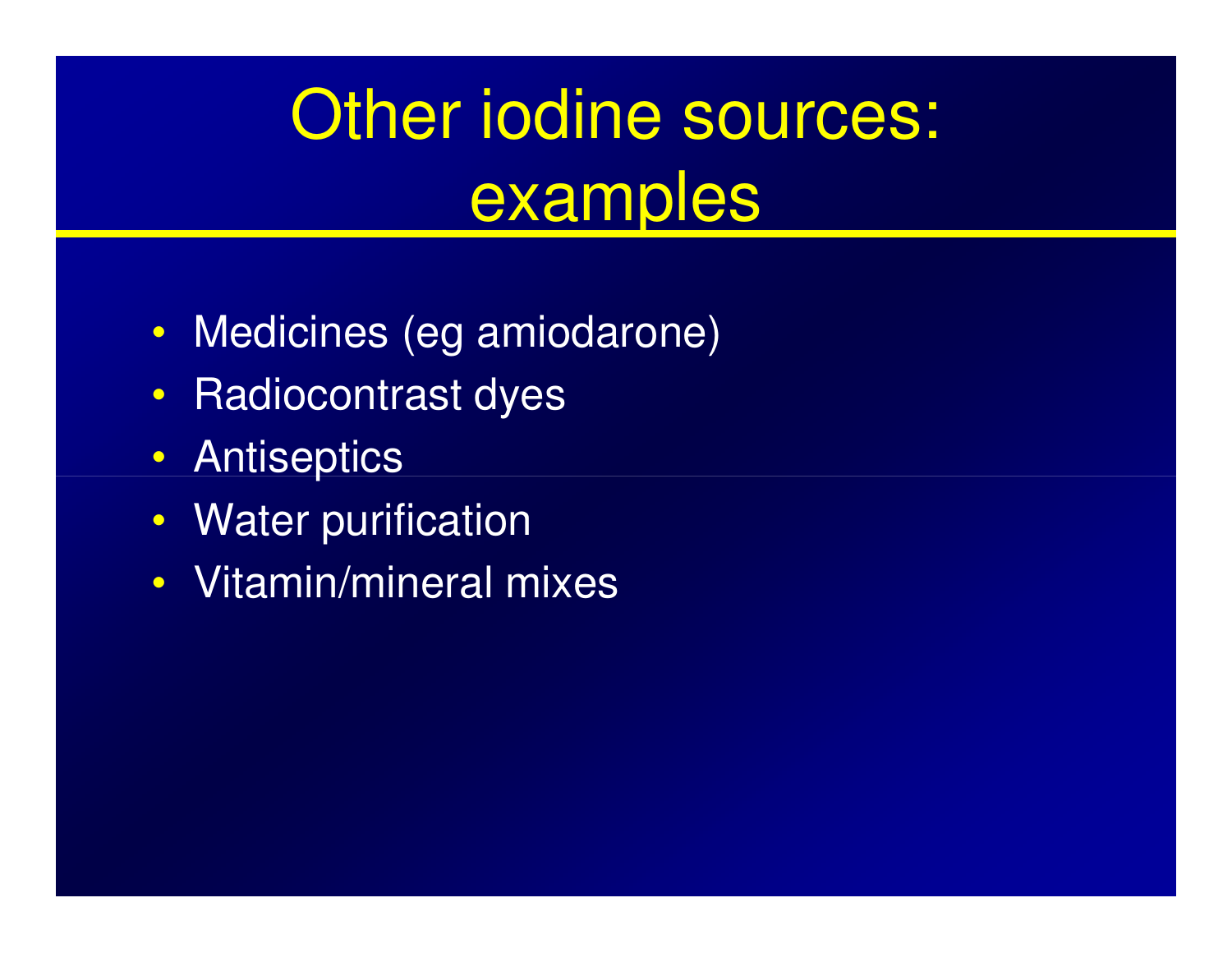## Iodized salt in USA

- Fortified at 100 ppm (=77 mcg I/g)
- About 70% of household salt is iodized
- Only about 15% of daily salt intake comes from household salt
- Salt for processed foods not usually iodized
- Choice of household iodized salt adds about 50 mcg iodine daily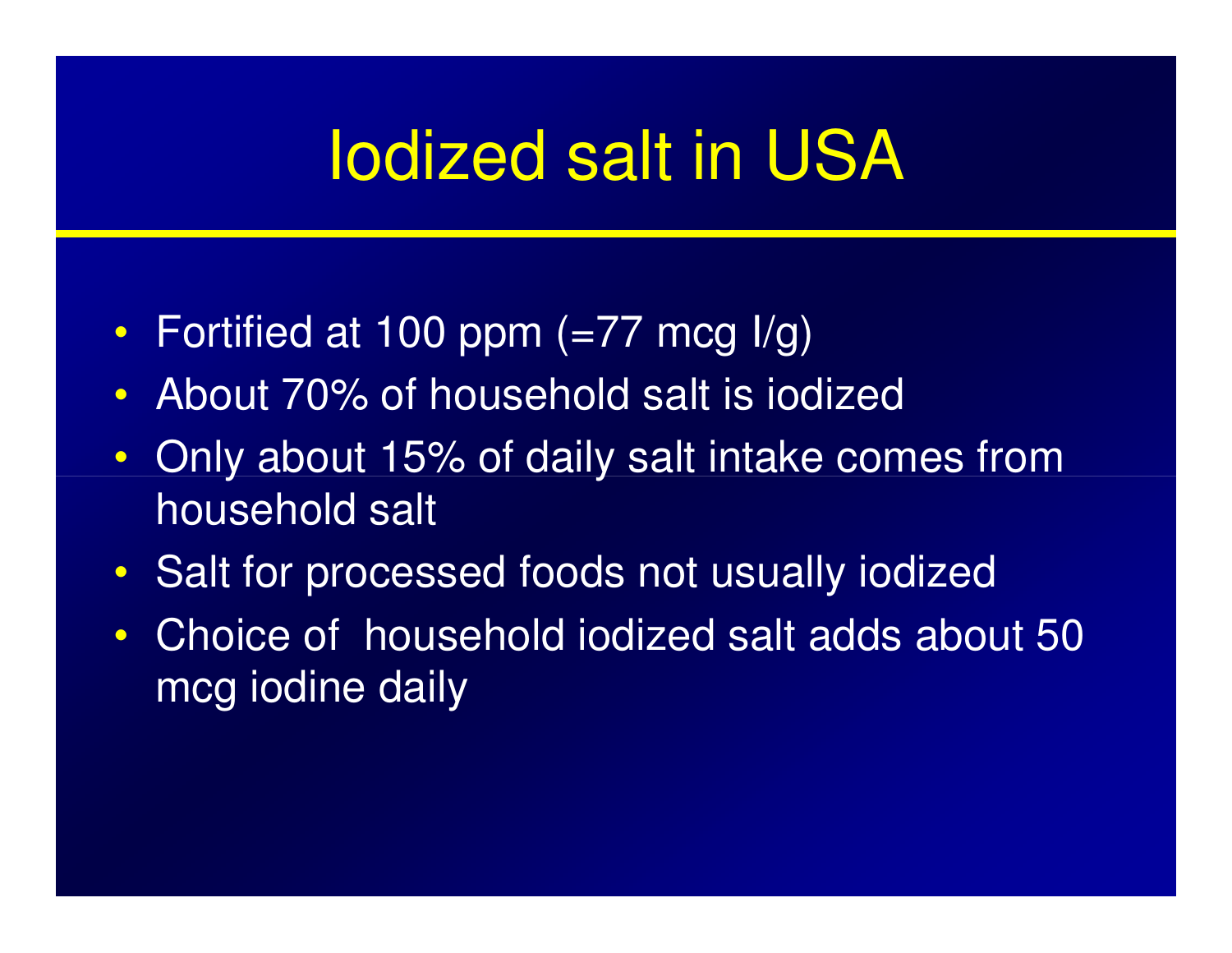## B. Nodules

- Can be multiple or single, hot or cold
- Overall 5-10%% are malignant
- 95% of solitary nodules are cold and 85% of those are benign
- 5% of patients who had neck radiation as child (esp. w/>100 rads) get malignant nodules (papillary carcinoma)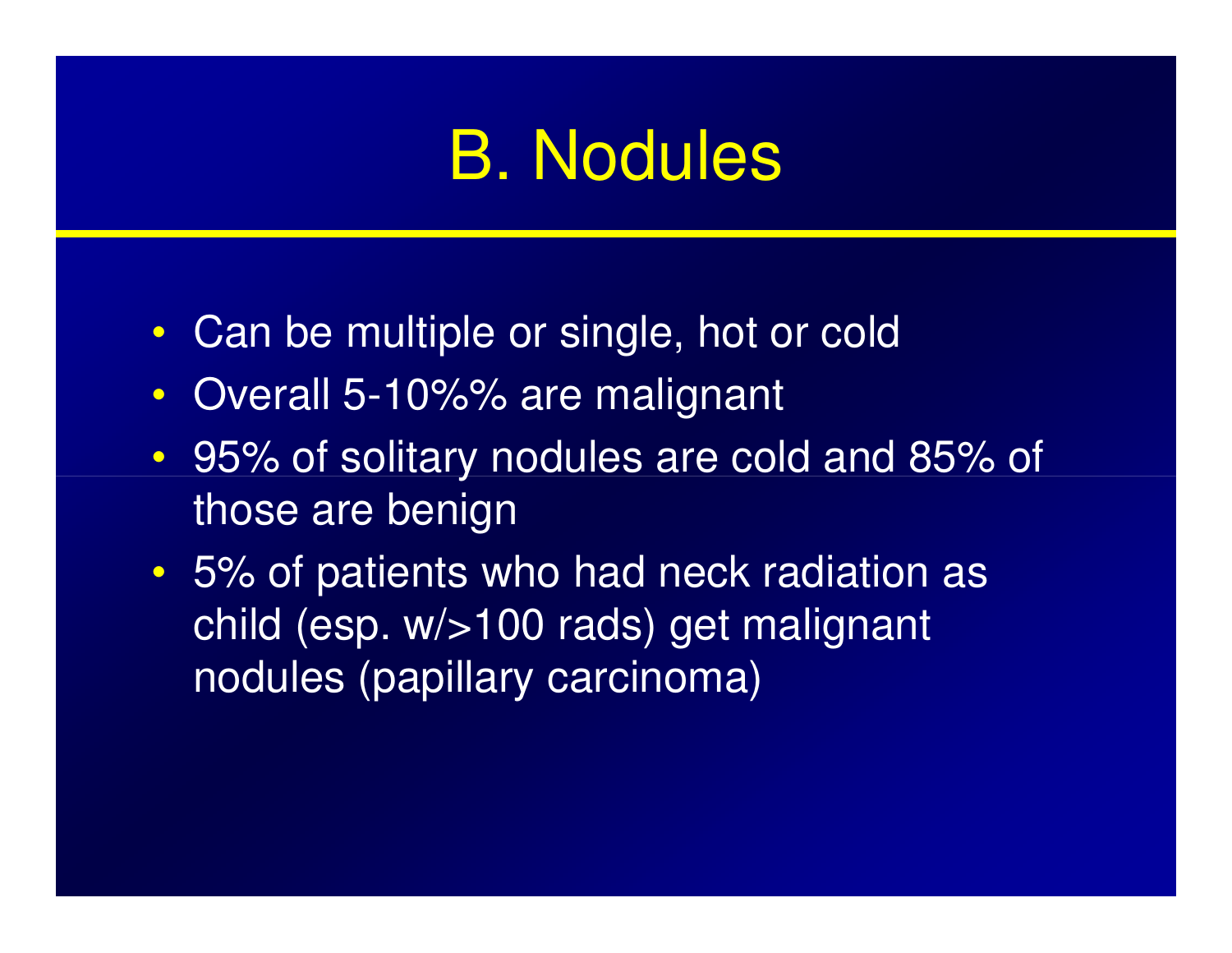# 1. Solitary Thyroid Nodule

- Defined as discrete swelling within otherwise palpably normal thyroid
- $\bullet$ Most are simply in an early stage of MNG
- $\bullet$ Other causes of solitary nodules are:
	- $\mathcal{L}_{\mathcal{A}}$  , and the set of the set of the set of the set of the set of the set of the set of the set of the set of the set of the set of the set of the set of the set of the set of the set of the set of the set of th  $-$  Thyroid adenomas
	- $\mathcal{L}_{\mathcal{A}}$  , where  $\mathcal{L}_{\mathcal{A}}$  is the set of the set of the set of the set of the set of the set of the set of the set of the set of the set of the set of the set of the set of the set of the set of the set of the — Thyroid cysts
	- $\mathcal{L}_{\mathcal{A}}$  , and the set of the set of the set of the set of the set of the set of the set of the set of the set of the set of the set of the set of the set of the set of the set of the set of the set of the set of th — Thyroiditis
	- $\mathcal{L}_{\mathcal{A}}$  , where  $\mathcal{L}_{\mathcal{A}}$  is the set of the set of the set of the set of the set of the set of the set of the set of the set of the set of the set of the set of the set of the set of the set of the set of the  $-$  Thyroid carcinomas (5%)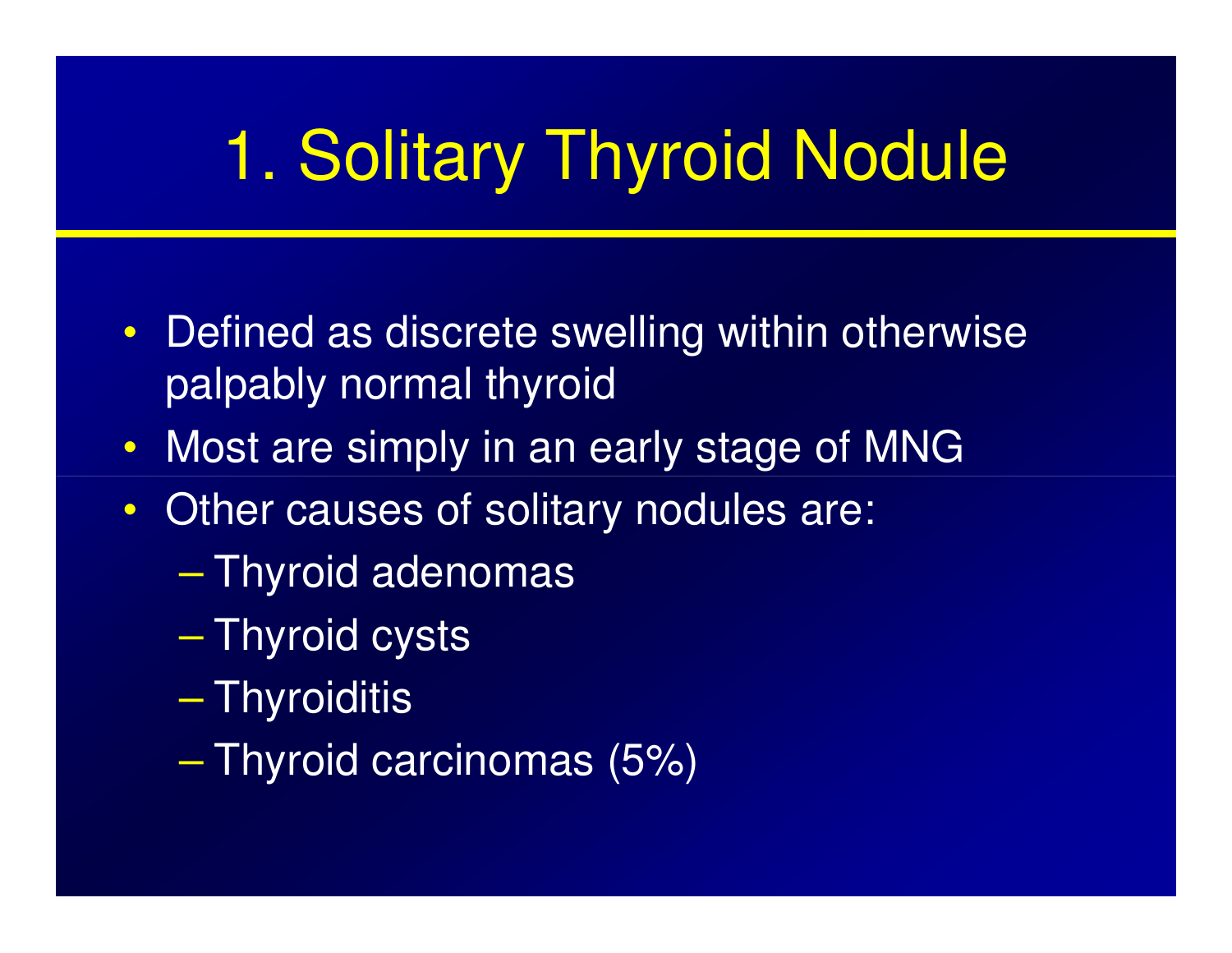## **Diagnosis**

- •Do FNA & biopsy as initial test of all nodules
- This includes ALL palpable solitary nodules, ALL palpable dominant nodules in MNG, and any palpable nodule in thyrotoxic patient
- Ultrasound guided FNA is indicated for NONpalpable nodules if >1.5cm or if it has suspicious findings on U/S (i.e. encapsulated or distinctly different from the other nodules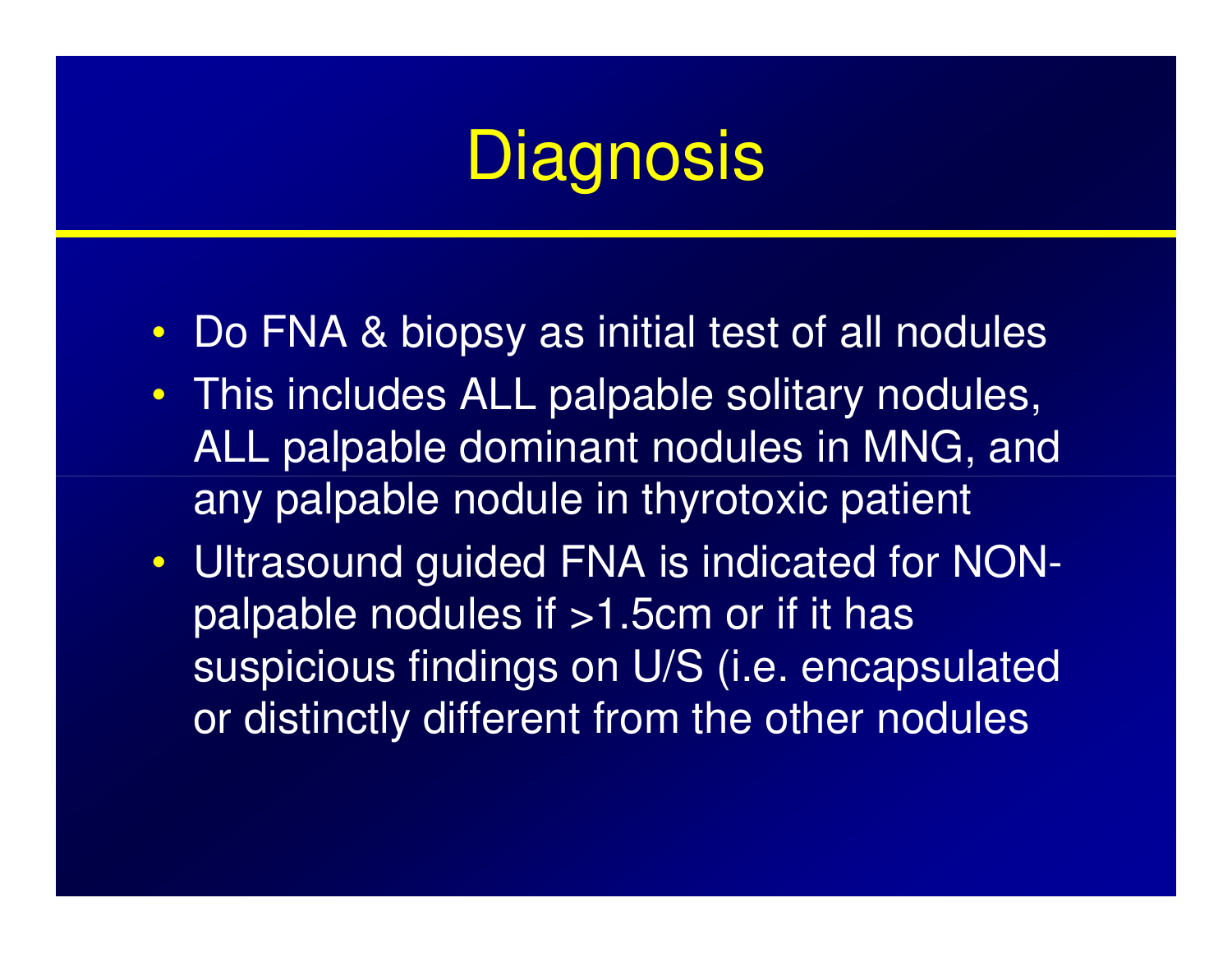## 2. Benign Nodular Disease

- Tx of benign cold solitary nodules is indicated if : a) compression of the trachea b) recurrence of cyst after aspiration c) neck discomfort
- $\bullet$ Recurrent cystic nodules can be treated with a sclerosing agent (tetracycline, ethanol) injected into nodule
- If indicated, surgery is UNILATERAL lobectomy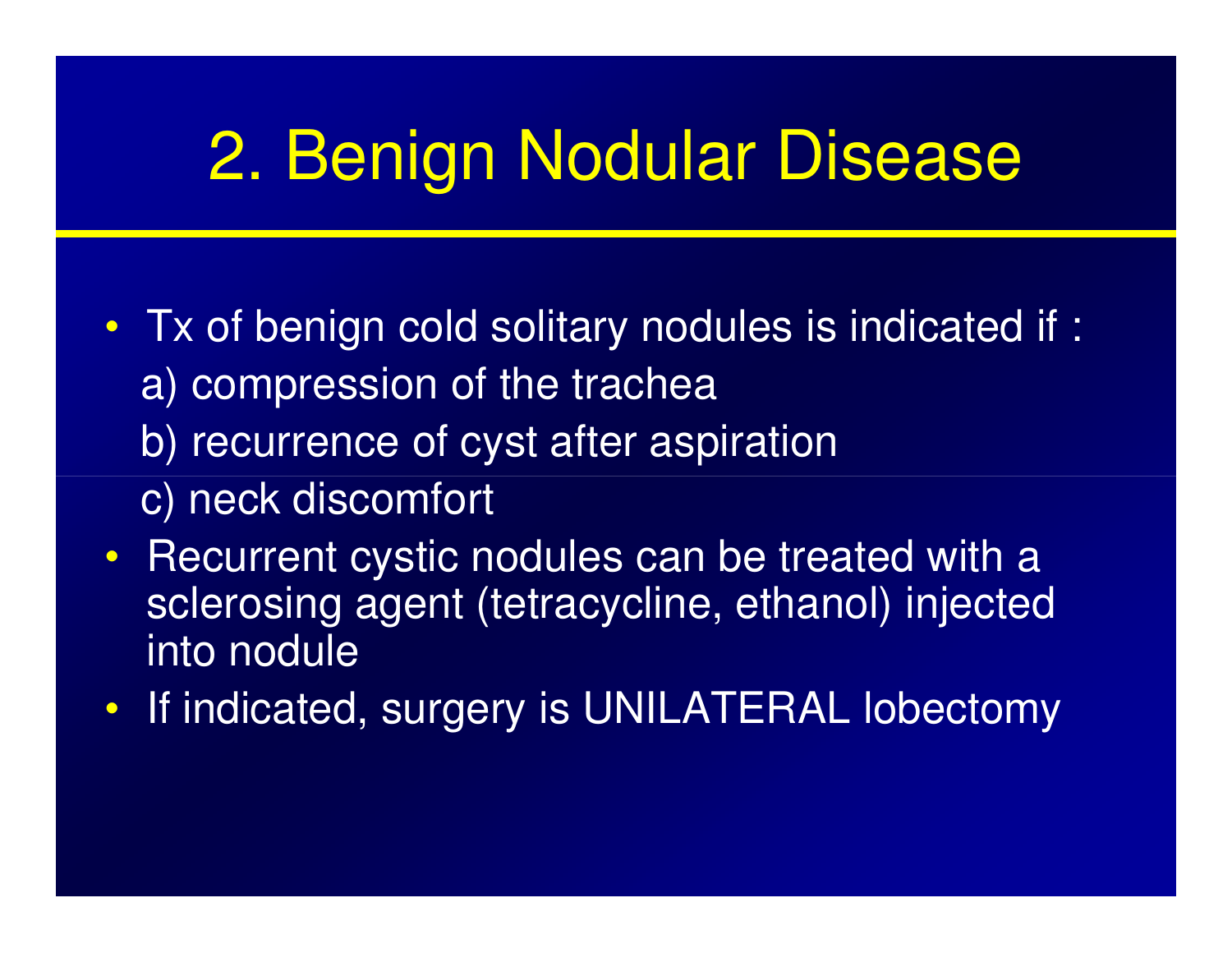## 3. Thyroid Adenoma

- Benign area of hyperfunctioning autonomous thyroid tissue
- Most are follicular type; occur as single nodule $\bullet$
- Starts off small, grows slowly, and becomes large  $\bullet$ enough that thyroxine produced suppresses TSH production.
- Adenomas may get a hemorrhagic necrosis with associated pain and subsequent loss of function—with surrounding tissue resuming function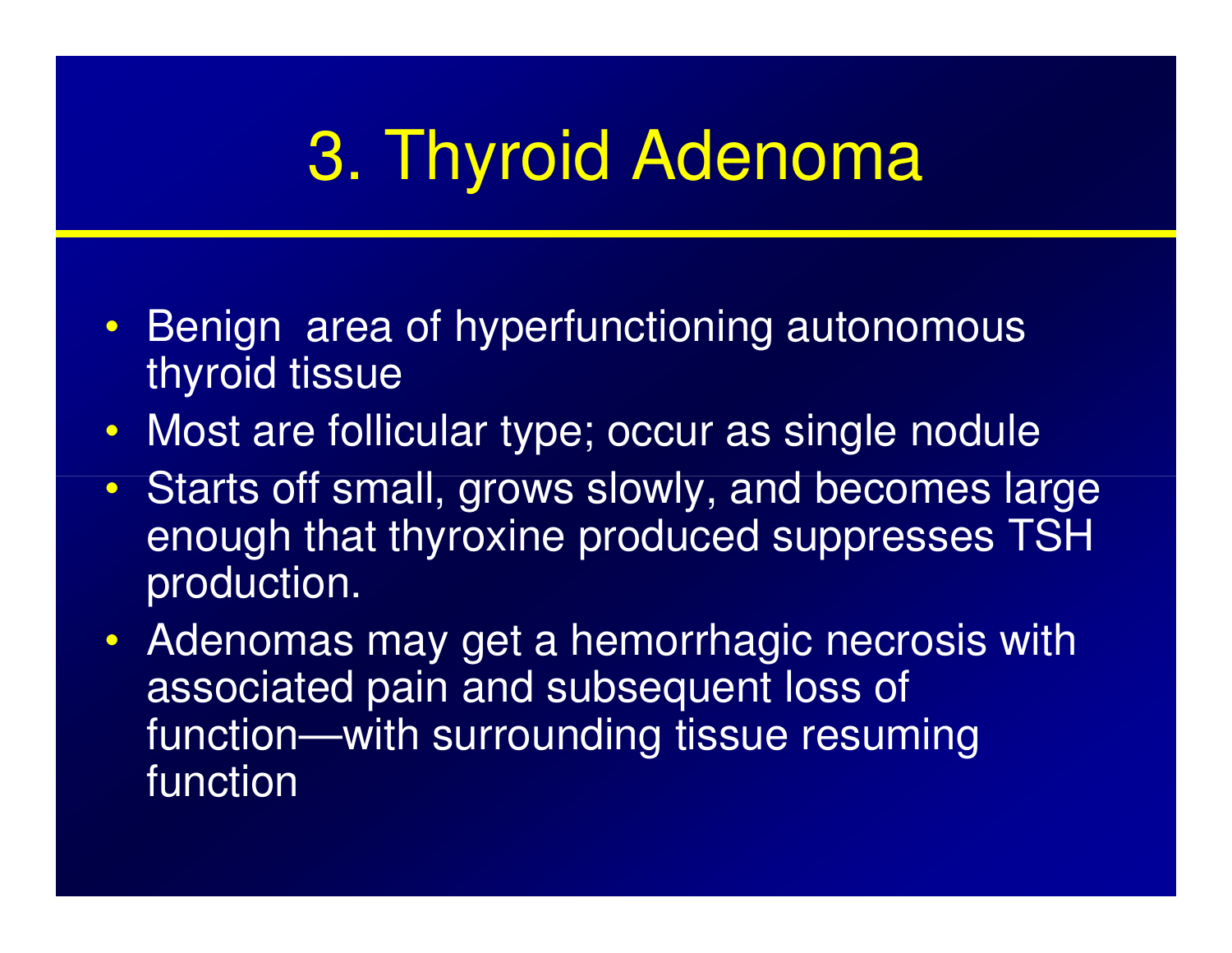# Treatment of Thyroid Adenomas

- $\bullet$ Ablative therapy with high-dose I131 or surgery
- $\bullet$  Ablative treatment is indicated for local compressive or cosmetic effects.
- $\bullet$  Ablative treatment is indicated in patients with adenomas >3cm or are already hyperthyroid
- For euthyroid, do NOT do suppressive therapy with  $\bullet$ thyroxine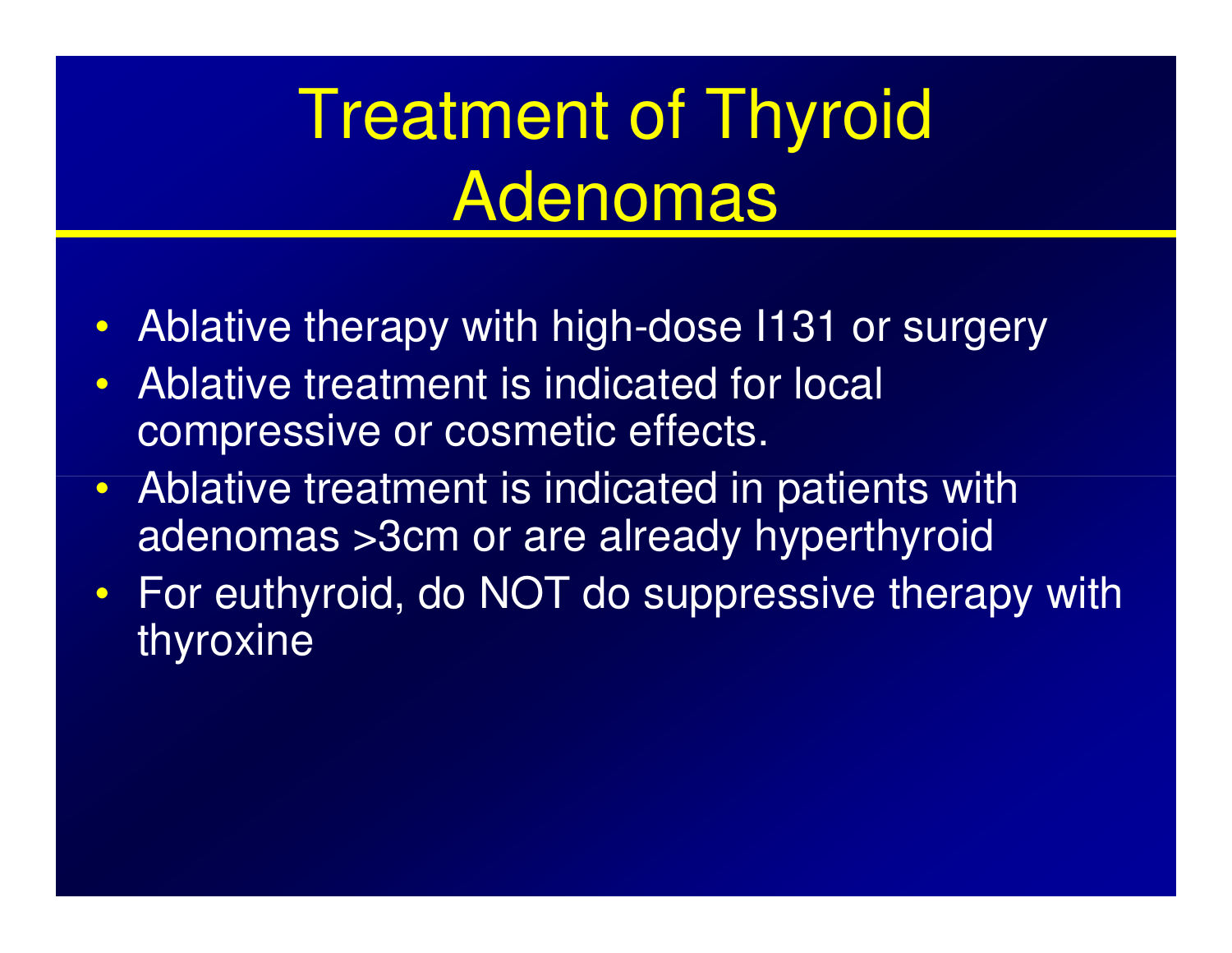## 4. Thyroid carcinoma

- $\bullet$ Either Parafollicular or Follicular
- Parafollicular CA is called medullary thyroid cancer (MTC)
- Affects parafollicular C-cells---serum calcitonin is increased
- Sporadic, but about 15% are seen in MEN 2A or MEN 2B
- Present with mass, cervical LAD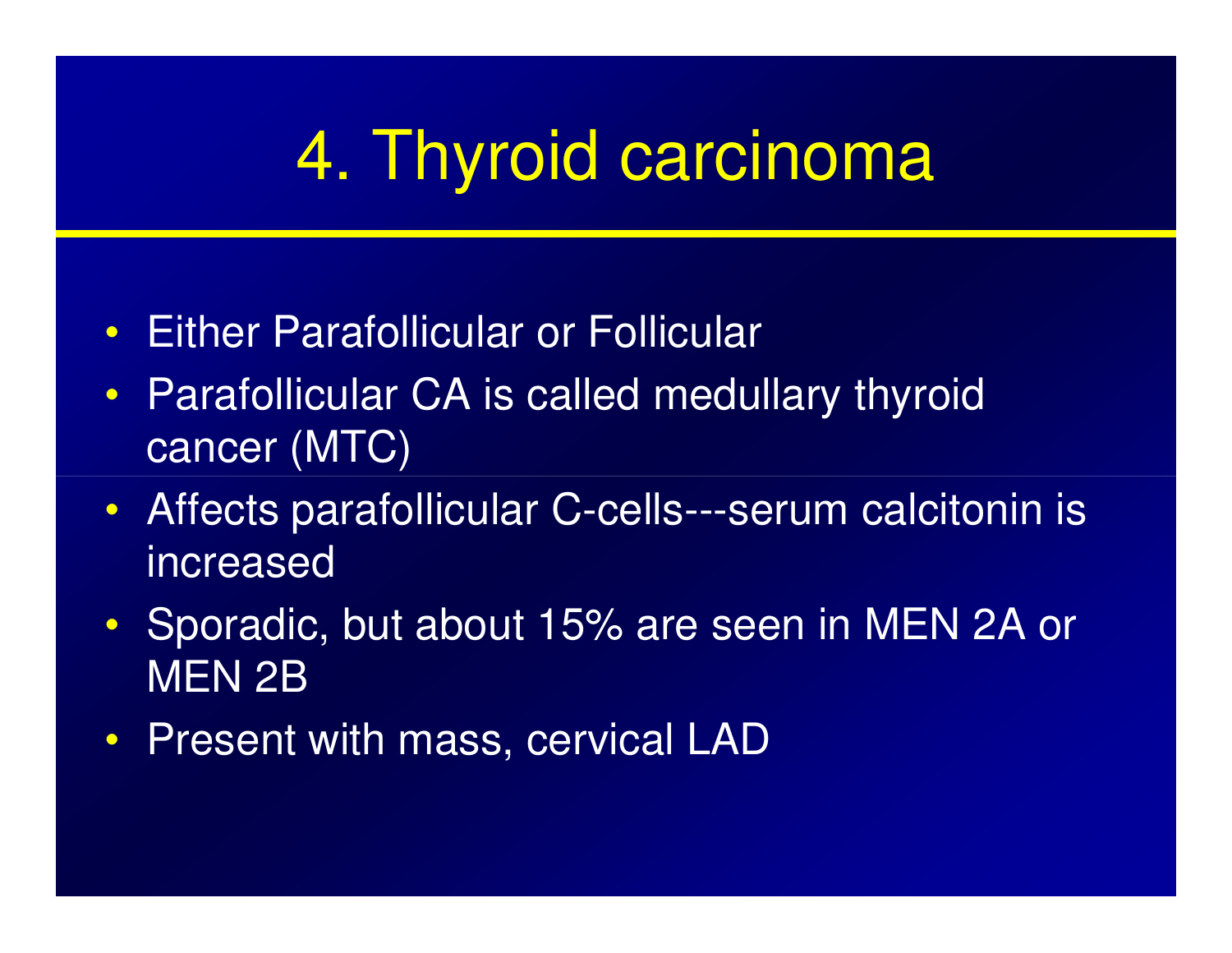## Thyroid carcinoma

- $\bullet$  Follicular cancer has three histologic types:
	- –Papillary
	- $\mathcal{L}_{\mathcal{A}}$  , and the set of the set of the set of the set of the set of the set of the set of the set of the set of the set of the set of the set of the set of the set of the set of the set of the set of the set of th – Follicular
	- $\mathcal{L}_{\mathcal{A}}$  , where  $\mathcal{L}_{\mathcal{A}}$  is the set of the set of the set of the set of the set of the set of the set of the set of the set of the set of the set of the set of the set of the set of the set of the set of the Anaplastic carcinoma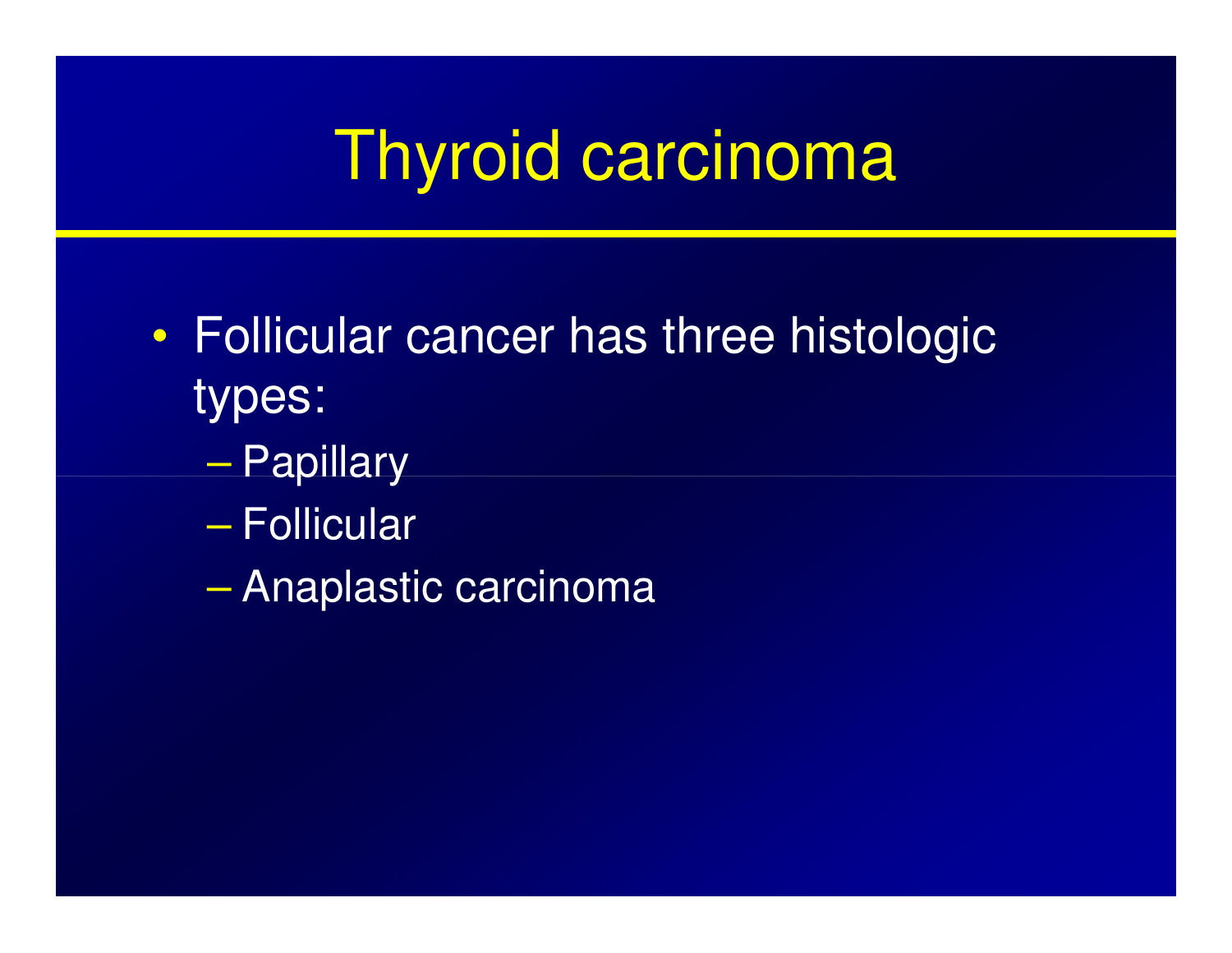## Papillary

- $\bullet$ Most common, indolent
- $\bullet$ • Spreads via lymphatics
- $\bullet$  Patients present with thyroid mass and cervical lymphadenopathy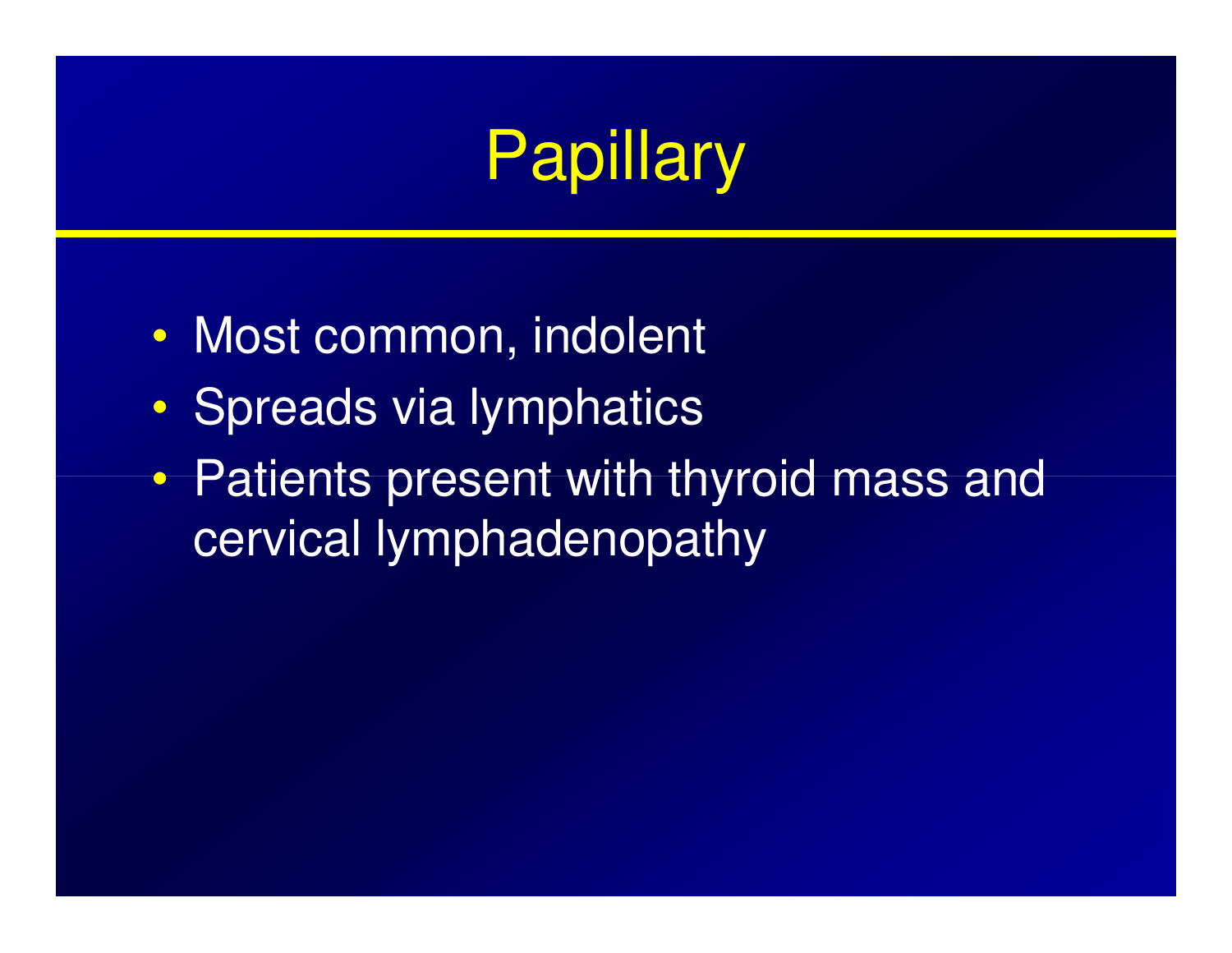## Follicular

- $\bullet$ Less rare
- $\bullet$ Mimics normal thyroid tissue
- $\bullet$ • Has early hematogenous spread especially to bone and lungs
- $\bullet$ • Patients present with a thyroid mass and distinct metastasis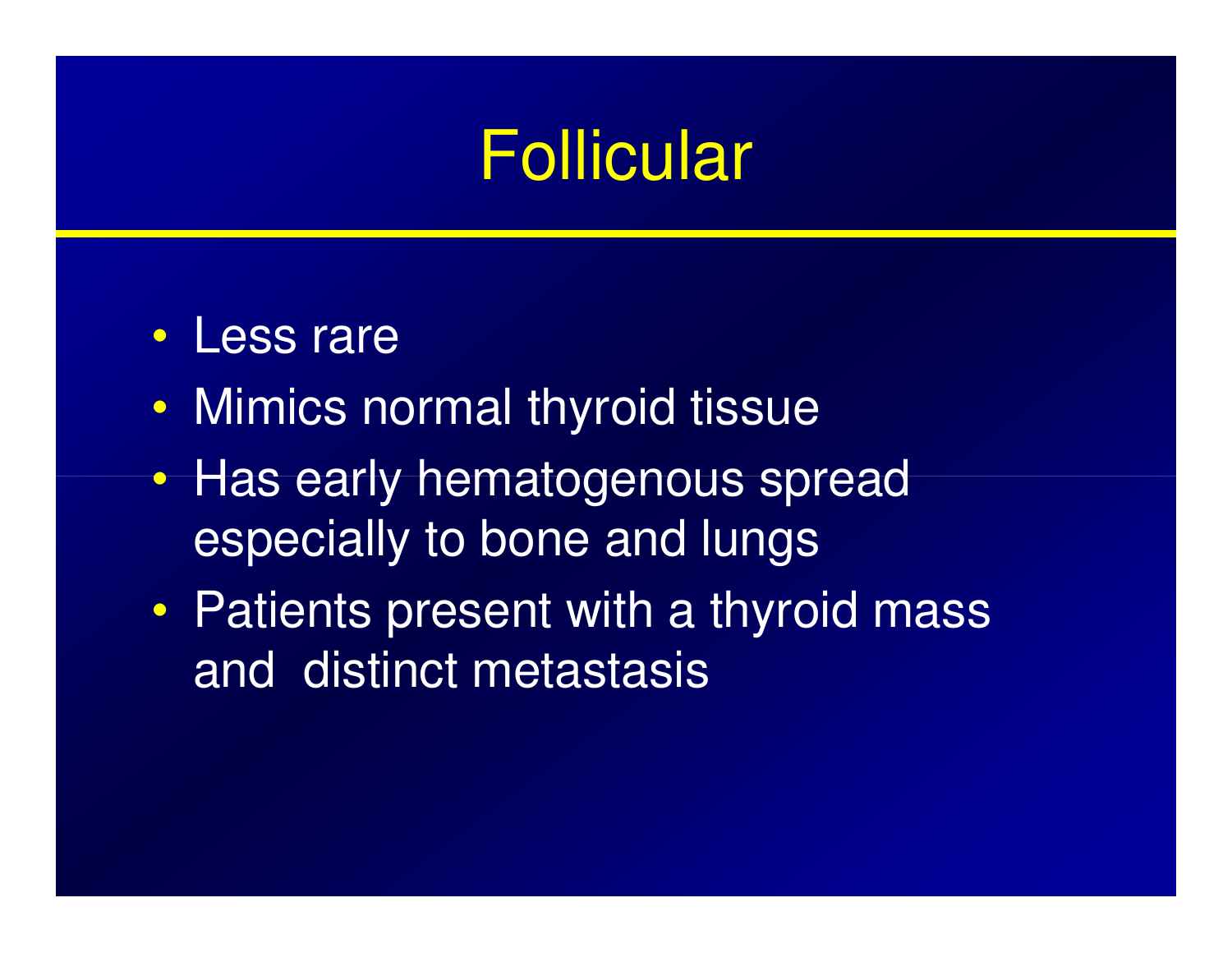## Anaplastic cancer

- $\bullet$ • Rare and highly malignant
- $\bullet$ • Present with a rapidly growing mass